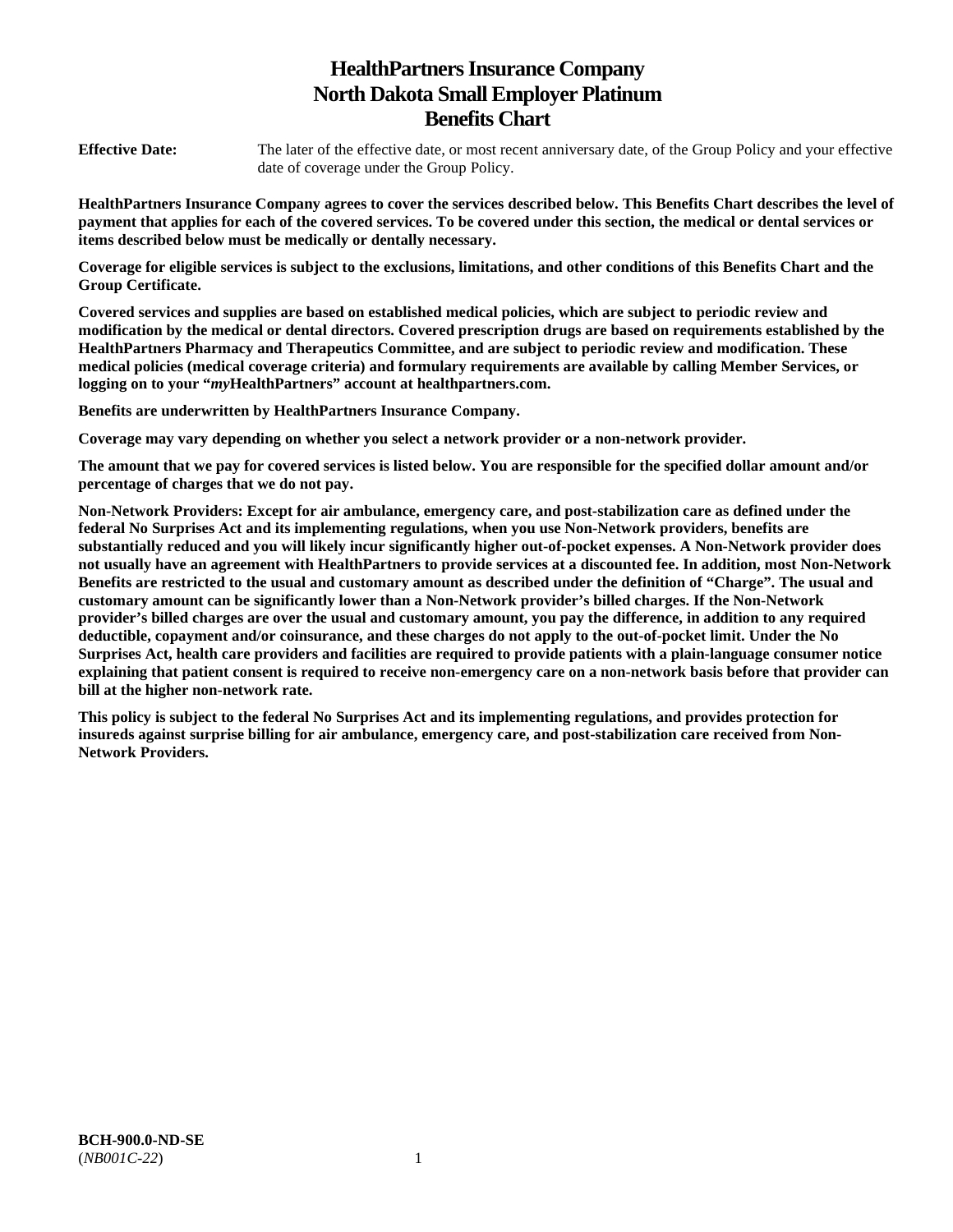# **These definitions apply to this Benefits Chart. They also apply to the Group Certificate.**

| <b>Biosimilar Drug:</b> | A prescription drug, approved by the Food and Drug Administration (FDA), that the FDA has<br>determined is biosimilar to and interchangeable with a biological brand name drug. Biosimilar drugs<br>are not considered generic drugs and are not covered under the generic drug benefit.                                                                                                                                                                                                                                                                                                                                        |
|-------------------------|---------------------------------------------------------------------------------------------------------------------------------------------------------------------------------------------------------------------------------------------------------------------------------------------------------------------------------------------------------------------------------------------------------------------------------------------------------------------------------------------------------------------------------------------------------------------------------------------------------------------------------|
| <b>Brand Name Drug:</b> | A prescription drug, approved by the Food and Drug Administration (FDA), that is manufactured,<br>sold, or licensed for sale under a trademark by the pharmaceutical company that originally researched<br>and developed the drug. Brand name drugs have the same active-ingredient formula as the generic<br>version of the drug. However, generic drugs are manufactured and sold by other drug manufacturers<br>and are generally not available until after the patent on the brand name drug has expired. A few brand<br>name drugs may be covered at the generic drug benefit level if this is indicated on the formulary. |
| <b>Calendar Year:</b>   | This is the 12-month period beginning 12:01 A.M. Central Time, on January 1, and ending 12:01 A.M. Central<br>Time of the next following December 31.                                                                                                                                                                                                                                                                                                                                                                                                                                                                           |
| <b>Charge:</b>          | For covered services delivered by participating network providers, is the provider's discounted charge<br>for a given medical/surgical service, procedure or item.                                                                                                                                                                                                                                                                                                                                                                                                                                                              |
|                         | For covered services delivered by Non-Network providers, a contracted rate may apply if such<br>arrangement is available to HealthPartners.                                                                                                                                                                                                                                                                                                                                                                                                                                                                                     |
|                         | For the Usual and Customary Charge for covered services delivered by non-network providers, our<br>payment is calculated using one of the following options to be determined at HealthPartners'<br>discretion: 1) a percentage of the Medicare fee schedule; 2) a comparable schedule if the service is not<br>on the Medicare fee schedule; or 3) a commercially reasonable rate for such service.                                                                                                                                                                                                                             |
|                         | The Usual and Customary Charge is the maximum amount allowed that we consider in the calculation<br>of the payment of charges incurred for certain covered services. You must pay for any charges above<br>the usual and customary charge, and they do not apply to the out-of-pocket limit.                                                                                                                                                                                                                                                                                                                                    |
|                         | A charge is incurred for covered ambulatory medical and surgical services, on the date the service or<br>item is provided. A charge is incurred for covered inpatient services, on the date of admission to a<br>hospital. To be covered, a charge must be incurred on or after your effective date and on or before the<br>termination date.                                                                                                                                                                                                                                                                                   |
|                         | Copayment/Coinsurance: The specified dollar amount, or percentage, of charges incurred for covered services, which we do not<br>pay, but which you must pay, each time you receive certain medical services, procedures or items.<br>Our payment for those covered services or items begins after the copayment or coinsurance is<br>satisfied. Covered services or items requiring a copayment or coinsurance are specified in this<br>Benefits Chart.                                                                                                                                                                         |
|                         | For services provided by a network provider:                                                                                                                                                                                                                                                                                                                                                                                                                                                                                                                                                                                    |
|                         | An amount which is listed as a flat dollar copayment is applied to a network provider's discounted<br>charges for a given service. However, if the network provider's discounted charge for a service or<br>item is less than the flat dollar copayment, you will pay the network provider's discounted charge. An<br>amount which is listed as a percentage of charges or coinsurance is based on the network provider's<br>discounted charges, calculated at the time the claim is processed, which may include an agreed upon<br>fee schedule rate for case rate or withhold arrangements.                                   |
|                         | For services provided by a non-network provider:                                                                                                                                                                                                                                                                                                                                                                                                                                                                                                                                                                                |
|                         | Any copayment or coinsurance is applied to the lesser of the provider's charges or the usual and<br>customary charge for a service.                                                                                                                                                                                                                                                                                                                                                                                                                                                                                             |
|                         | A copayment or coinsurance is due at the time a service is provided, or when billed by the provider.<br>The copayment or coinsurance applicable for a scheduled visit with a network provider will be<br>collected for each visit, late cancellation and failed appointment.                                                                                                                                                                                                                                                                                                                                                    |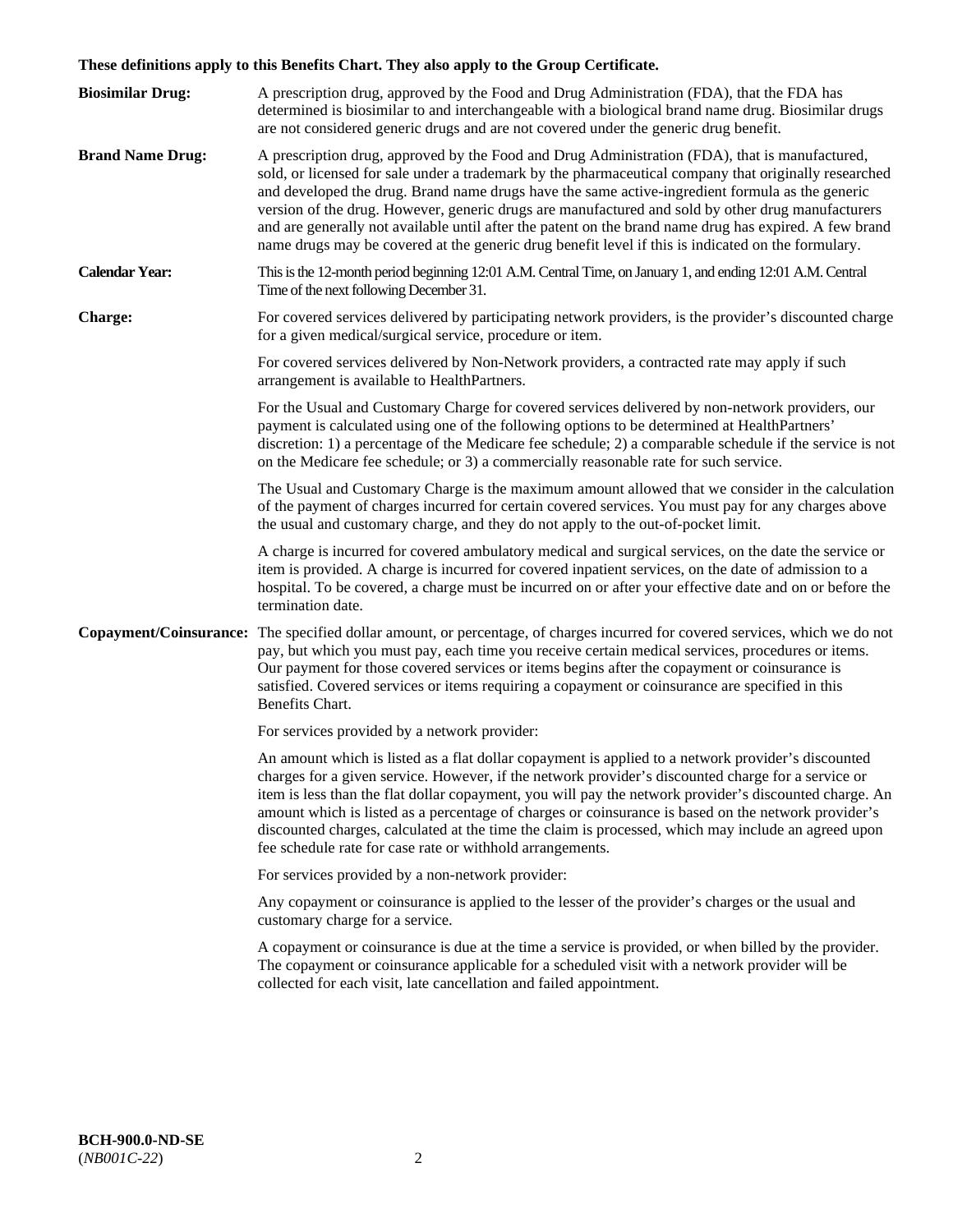| Deductible:                                | The specified dollar amount of charges incurred for covered services, which we do not pay, but an<br>insured or a family has to pay first in a calendar year. Our payment for those services or items begins<br>after the deductible is satisfied. For network providers, the amount of the charges that apply to the<br>deductible are based on the network provider's discounted charges, calculated at the time the claim is<br>processed, which may include an agreed upon fee schedule rate for case rate or withhold<br>arrangements. For non-network providers, the amount of charges that apply to the deductible are the<br>lesser of the provider's charges or the usual and customary charge for a service. |
|--------------------------------------------|------------------------------------------------------------------------------------------------------------------------------------------------------------------------------------------------------------------------------------------------------------------------------------------------------------------------------------------------------------------------------------------------------------------------------------------------------------------------------------------------------------------------------------------------------------------------------------------------------------------------------------------------------------------------------------------------------------------------|
|                                            | Any amounts paid or reimbursed by a third party, including but not limited to: point of service<br>rebates, manufacturer coupons, manufacturer debit cards or other forms of direct reimbursement to an<br>insured for a product or service, will not apply toward the deductible, to the extent permitted under<br>state and federal law.                                                                                                                                                                                                                                                                                                                                                                             |
|                                            | Your plan has an embedded deductible. This means once an insured meets the individual deductible,<br>the plan begins paying benefits for that person. If two or more members of the family meet the family<br>deductible, the plan begins paying benefits for all members of the family, regardless of whether each<br>insured has met the individual deductible. However, an insured may not contribute more than the<br>individual deductible toward the family deductible.                                                                                                                                                                                                                                          |
|                                            | All services are subject to the deductible unless otherwise indicated below in this Benefits Chart.                                                                                                                                                                                                                                                                                                                                                                                                                                                                                                                                                                                                                    |
| <b>Formulary:</b>                          | This is a current list, which may be revised from time to time, of prescription drugs, medications,<br>equipment and supplies covered by us as indicated in this Benefits Chart which are covered at the<br>highest benefit level. Some drugs on the Formulary may require prior authorization to be covered as<br>formulary drugs. The formulary, and information on drugs that require prior authorization, are<br>available by calling Member Services, or logging on to your "myHealthPartners" account at<br>healthpartners.com.                                                                                                                                                                                  |
| <b>Generic Drug:</b>                       | A prescription drug, approved by the Food and Drug Administration (FDA), that the FDA has<br>determined is comparable to a brand name drug product in dosage form, strength, route of<br>administration, quality, intended use and documented bioequivalence. Generally, generic drugs cost<br>less than brand name drugs. Some brand name drugs may be covered at the generic drug benefit level<br>if this is indicated on the formulary.                                                                                                                                                                                                                                                                            |
| <b>Lifetime Maximum</b><br><b>Benefit:</b> | The specified coverage limit actually paid by us for services and/or charges incurred by you for<br>bariatric surgery. Payment of benefits under the Certificate ceases when that lifetime maximum benefit<br>is reached. You have to pay for any subsequent charges.                                                                                                                                                                                                                                                                                                                                                                                                                                                  |
| <b>Non-Formulary Drug:</b>                 | This is a prescription drug, approved by the Food and Drug Administration (FDA), that is not on the<br>formulary, is medically necessary and is not investigative or otherwise excluded under the Certificate.                                                                                                                                                                                                                                                                                                                                                                                                                                                                                                         |
|                                            | Out-of-Pocket Expenses: You pay the specified copayments/coinsurance and deductibles applicable for particular services,<br>subject to the out-of-pocket limit described below. These amounts are in addition to the monthly<br>premium payments.                                                                                                                                                                                                                                                                                                                                                                                                                                                                      |
| <b>Out-of-Pocket Limit:</b>                | You pay the copayments/coinsurance and deductibles for covered services, to the individual or family<br>out-of-pocket limit. Thereafter we cover 100% of charges incurred for all other covered services, for<br>the rest of the calendar year. You pay amounts greater than the out-of-pocket limit if you exceed any<br>Lifetime Maximum Benefit, or visit or day limits.                                                                                                                                                                                                                                                                                                                                            |
|                                            | Non-Network Benefits above the usual and customary charge (see definition of charge above) do not<br>apply to the out-of-pocket limit.                                                                                                                                                                                                                                                                                                                                                                                                                                                                                                                                                                                 |
|                                            | Non-Network Benefits for transplant surgery and bariatric surgery do not apply to the out-of-pocket<br>limit.                                                                                                                                                                                                                                                                                                                                                                                                                                                                                                                                                                                                          |
|                                            | Any amounts paid or reimbursed by a third party, including but not limited to: point of service<br>rebates, manufacturer coupons, manufacturer debit cards or other forms of direct reimbursement to an<br>insured for a product or service, will not apply as an out of pocket expense, to the extent permitted<br>under state and federal law.                                                                                                                                                                                                                                                                                                                                                                       |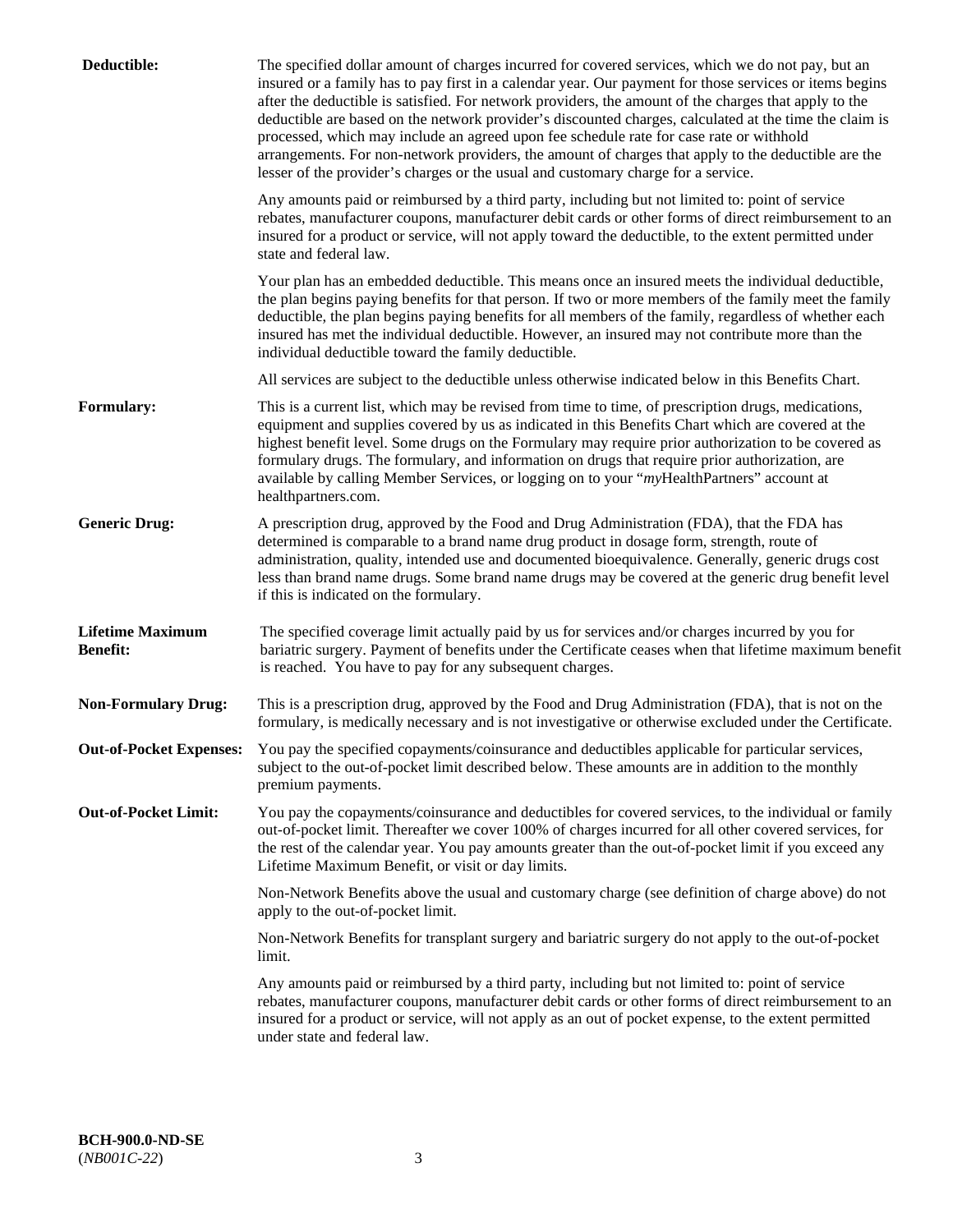You are responsible to keep track of the out-of-pocket expenses. Contact our Member Services Department for assistance in determining the amount paid by the enrollee for specific eligible services received. Claims for reimbursement under the out-of-pocket limit provisions are subject to the same time limits and provisions described under the "Claims Provisions" section of the Certificate.

**Specialty Drug List:** This is a current list, which may be revised from time to time, of prescription drugs, medications, equipment and supplies, which are typically bio-pharmaceuticals. The purpose of a specialty drug list is to facilitate enhanced monitoring of complex therapies used to treat specific conditions. Specialty drugs are covered by us as indicated in this Benefits Chart. The specialty drug list is available by calling Member Services, or logging on to your "*my*HealthPartners" account at [healthpartners.com.](http://www.healthpartners.com/)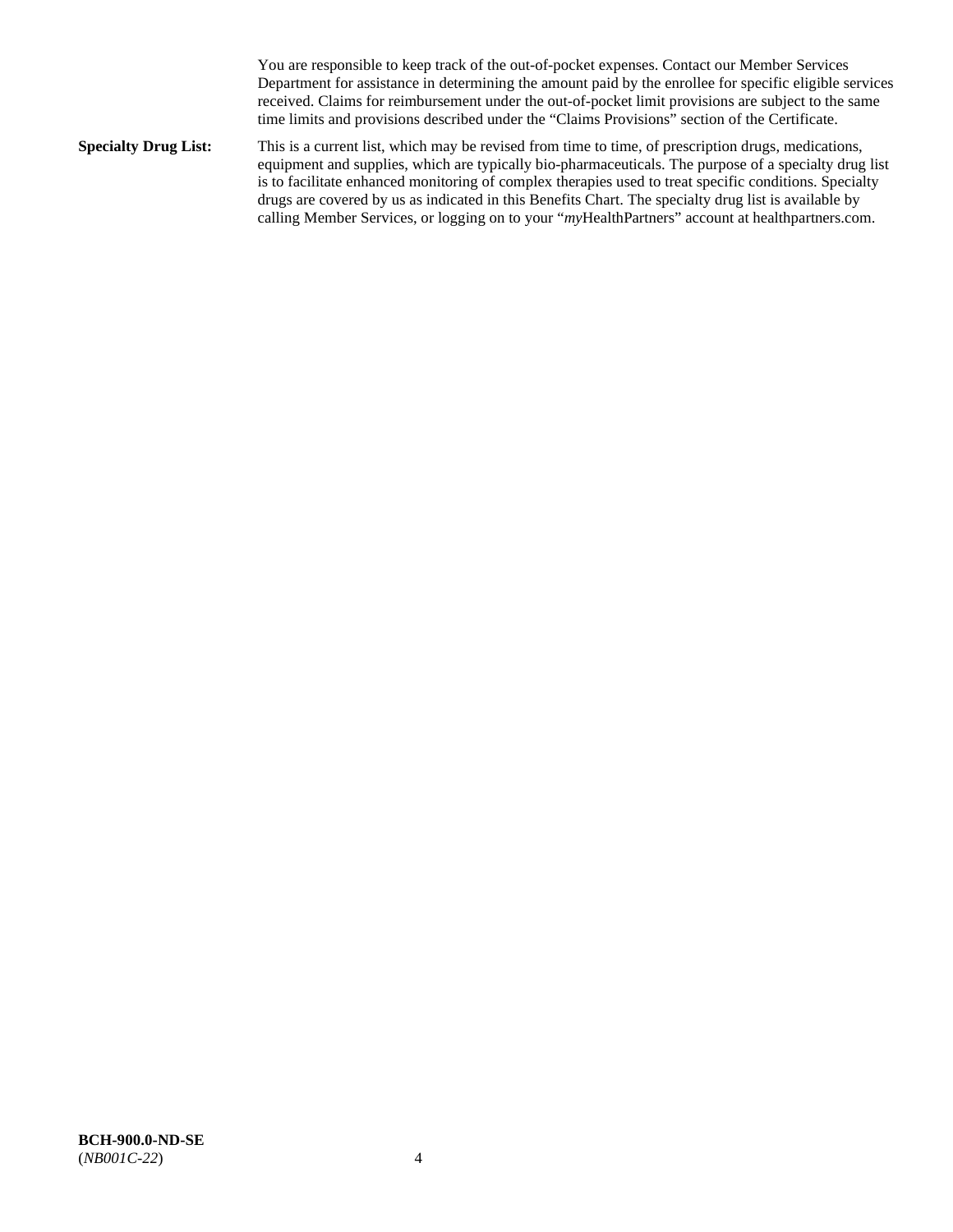# **DEDUCTIBLES AND OUT-OF-POCKET LIMITS**

### **Individual Calendar Year Deductible**

| <b>Network Benefits</b> | <b>Non-Network Benefits</b> |
|-------------------------|-----------------------------|
| \$500                   | \$10,000                    |

### **Family Calendar Year Deductible**

| <b>Network Benefits</b> | <b>Non-Network Benefits</b> |
|-------------------------|-----------------------------|
| \$1,500                 | \$20,000                    |

A separate deductible must be satisfied under the Network Benefits and Non-Network Benefits.

Your plan has an embedded deductible. This means once an insured meets the individual deductible, the plan begins paying benefits for that person. If two or more members of the family meet the family deductible, the plan begins paying benefits for all members of the family, regardless of whether each insured has met the individual deductible. However, an insured may not contribute more than the individual deductible toward the family deductible.

Any amounts paid or reimbursed by a third party, including but not limited to: point of service rebates, manufacturer coupons, manufacturer debit cards or other forms of direct reimbursement to an insured for a product or service, will not apply toward the deductible, to the extent permitted under state and federal law.

### **Individual Calendar Year Out-of-Pocket Limit**

| <b>Network Benefits</b> | <b>Non-Network Benefits</b> |
|-------------------------|-----------------------------|
| \$3,500                 | \$30,000                    |

### **Family Calendar Year Out-of-Pocket Limit**

| <b>Network Benefits</b> | <b>Non-Network Benefits</b> |
|-------------------------|-----------------------------|
| \$7,000                 | \$60,000                    |

A separate Out-of-Pocket Limit must be satisfied under the Network Benefits and Non-Network Benefits.

Non-Network Benefits above the usual and customary charge will not apply toward the individual or family Out-of-Pocket Limit.

Non-Network Benefits for transplant surgery and bariatric surgery do not apply to the out-of-pocket limit.

Any amounts paid or reimbursed by a third party, including but not limited to: point of service rebates, manufacturer coupons, manufacturer debit cards or other forms of direct reimbursement to an insured for a product or service, will not apply as an out of pocket expense, to the extent permitted under state and federal law.

#### **Lifetime maximum benefit for bariatric surgery**

| <b>Network Benefits</b> | <b>Non-Network Benefits</b> |
|-------------------------|-----------------------------|
| Unlimited.              | \$5,000                     |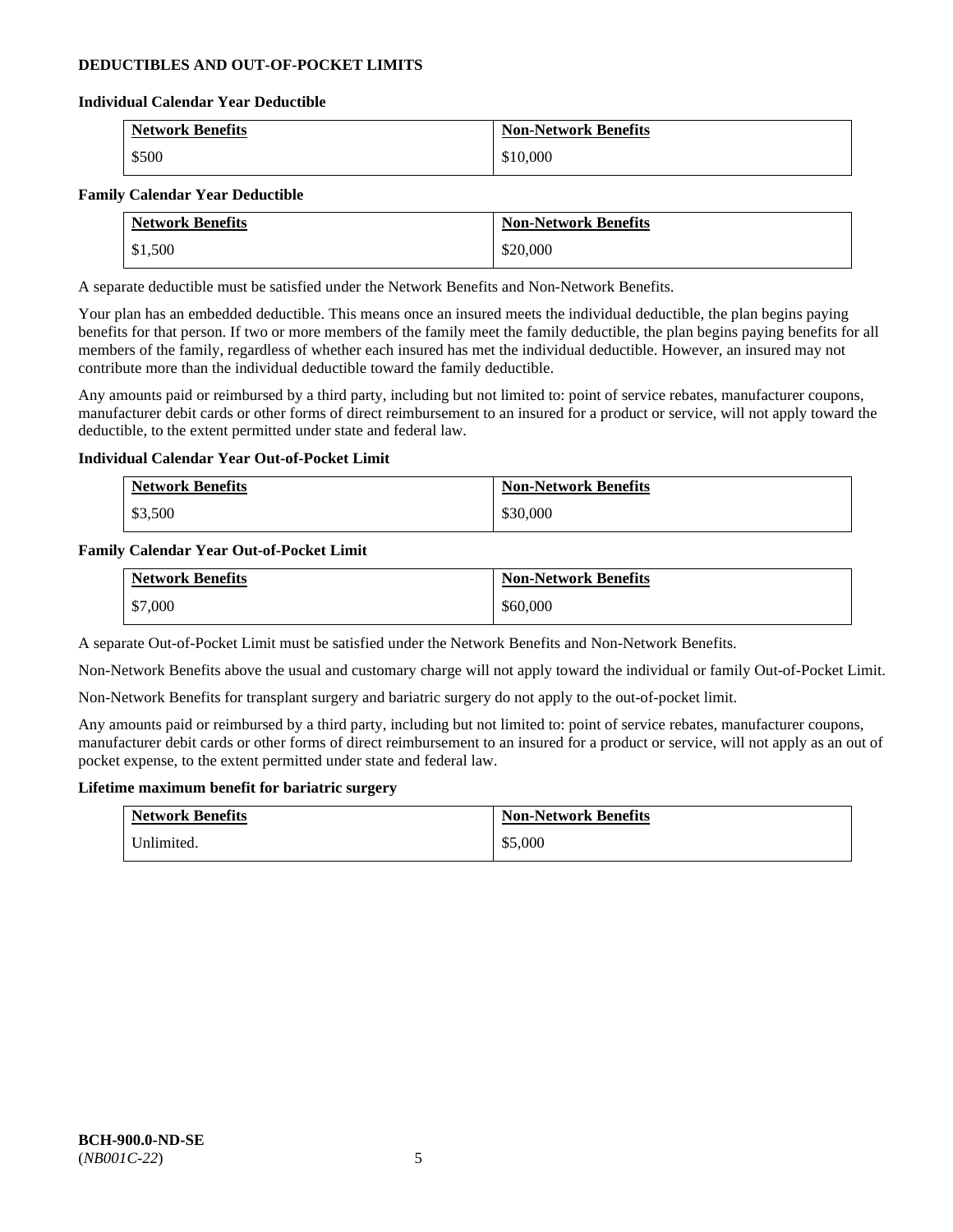# **AMBULANCE AND MEDICAL TRANSPORTATION**

# **Covered Services:**

We cover ambulance and medical transportation for medical emergencies.

We also cover medically necessary, non-emergency ground and air medical transportation if it meets our medical coverage criteria. Under the No Surprises Act, non-network health care providers and facilities are required to provide patients with a plain-language consumer notice explaining that patient consent is required to receive non-emergency before that provider can bill at the higher non-network rate.

Covered services and supplies are based on established medical policies, which are subject to periodic review and modification by the medical or dental directors. These medical policies (medical coverage criteria) and applicable prior authorization requirements are available by calling Member Services, or logging on to your "*my*HealthPartners" account a[t healthpartners.com.](http://www.healthpartners.com/)

#### **Ambulance and medical transportation (other than non-emergency air ambulance transportation)**

| <b>Network Benefits</b>      | <b>Non-Network Benefits</b> |
|------------------------------|-----------------------------|
| 80% of the charges incurred. | See Network Benefits.       |

#### **Non-emergency air ambulance transportation**

| <b>Network Benefits</b>      | <b>Non-Network Benefits</b> |
|------------------------------|-----------------------------|
| 80% of the charges incurred. | See Network Benefits.       |

For Non-Network air ambulance service providers, the eligible charges are limited to the average HealthPartners reimbursement rate for Network air ambulance service providers licensed by the state of North Dakota.

### **Not Covered:**

• See "Services Not Covered" in the Group Certificate.

# **BEHAVIORAL HEALTH SERVICES**

#### **Covered Services:**

Covered services are based on established medical policies, which are subject to periodic review and modification by the medical directors. These medical policies (medical coverage criteria) are available by calling Member Services, or logging on to your "*my*HealthPartners" account at [healthpartners.com.](http://healthpartners.com/)

### **Mental health services**

We cover services for mental health diagnoses as described in the Diagnostic and Statistical Manual of Mental Disorders - Fifth Edition (DSM-5) (most recent edition).

**Outpatient services, including intensive outpatient and day treatment services:** We cover medically necessary outpatient professional mental health services for evaluation, crisis intervention, and treatment of mental health disorders.

A comprehensive diagnostic assessment will be used as the basis for a determination by a mental health professional, concerning the appropriate treatment and the extent of services required.

Outpatient services we cover for a diagnosed mental health condition include the following:

- Individual, group, family, and multi-family therapy;
- Medication management provided by a physician, certified nurse practitioner, or physician's assistant;
- Psychological testing services for the purposes of determining the differential diagnoses and treatment planning for patients currently receiving behavioral health services;
- Day treatment and intensive outpatient services in a licensed program;
- Partial hospitalization services in a licensed hospital or community mental health center;
- Psychotherapy and nursing services provided in the home if authorized by us;
- Treatment for gender dysphoria; and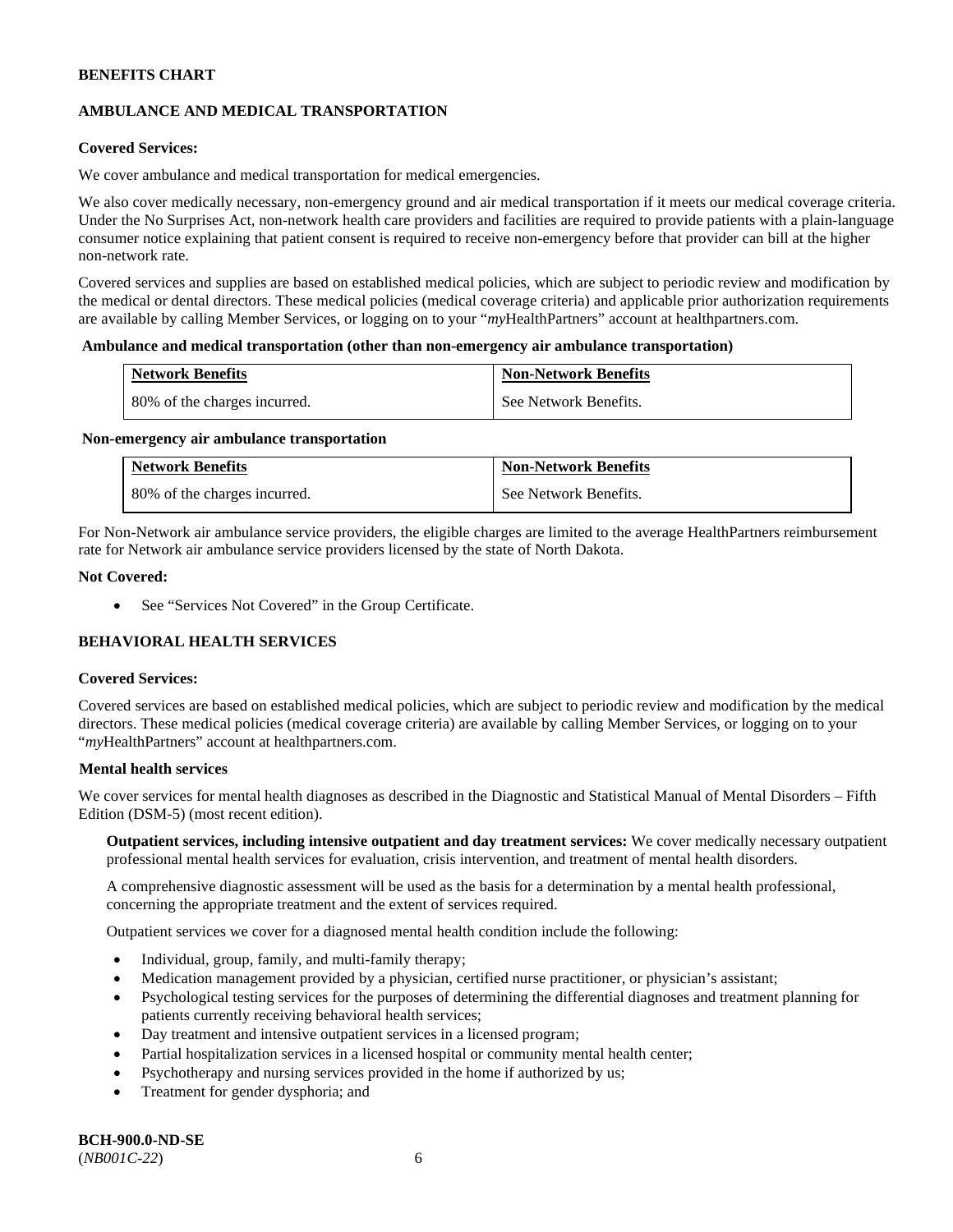• Medically necessary Applied Behavioral Analysis (ABA) prescribed or ordered for an individual diagnosed with an autism spectrum disorder by a licensed physician or a licensed psychologist. For other autism services covered under this Benefits Chart, see the habilitative benefit under Physical Therapy, Occupational Therapy and Speech Therapy.

| <b>Network Benefits</b>                                                                                                                                                                                                                                                                                                                             | <b>Non-Network Benefits</b>                                                                                                                                                                                                                                                                                                                         |
|-----------------------------------------------------------------------------------------------------------------------------------------------------------------------------------------------------------------------------------------------------------------------------------------------------------------------------------------------------|-----------------------------------------------------------------------------------------------------------------------------------------------------------------------------------------------------------------------------------------------------------------------------------------------------------------------------------------------------|
| The first five hours of treatment in a calendar year<br>are covered at 100% of the charges incurred, not<br>subject to the deductible. A group visit counts as one<br>half hour toward the five hours. Day treatment,<br>intensive outpatient services and partial<br>hospitalization services are not eligible for the first<br>five hour benefit. | The first five hours of treatment in a calendar year<br>are covered at 100% of the charges incurred, not<br>subject to the deductible. A group visit counts as<br>one half hour toward the five hours. Day treatment,<br>intensive outpatient services and partial<br>hospitalization services are not eligible for the first<br>five hour benefit. |
| We cover additional hours at 100% of the charges<br>incurred, subject to your copayment of \$25 per visit.<br>Deductible does not apply.                                                                                                                                                                                                            | We cover additional hours at 50% of the charges<br>incurred.                                                                                                                                                                                                                                                                                        |

For family therapy, only one copayment will be charged, regardless of the number of insureds primarily involved in the therapy.

# **Group therapy**

| <b>Network Benefits</b>                                                                                     | <b>Non-Network Benefits</b>  |
|-------------------------------------------------------------------------------------------------------------|------------------------------|
| 100% of the charges incurred, subject to your<br>copayment of \$10 per visit.<br>Deductible does not apply. | 50% of the charges incurred. |

**Inpatient services, including mental health residential treatment services:** We cover the following:

- Medically necessary inpatient services in a hospital and professional services for treatment of mental health disorders. Medical stabilization is covered under inpatient hospital services in the "Hospital and Skilled Nursing Facility Services" section; and
- Medically necessary mental health residential treatment services. This care must be authorized by us and provided by a hospital or residential behavioral health treatment facility licensed by the local state or Department of Health and Human Services. Services not covered under this benefit include halfway houses, group homes, extended care facilities, shelter services, correctional services, detention services, transitional services, group residential services, foster care services and wilderness programs.

| <b>Network Benefits</b>      | <b>Non-Network Benefits</b>  |
|------------------------------|------------------------------|
| 80% of the charges incurred. | 50% of the charges incurred. |

# **Substance use disorder (SUD) services**

We cover medically necessary services for assessments by a licensed alcohol and drug counselor and treatment of substance use disorders as defined in the latest edition of the DSM-5.

**Outpatient services, including intensive outpatient and day treatment services:** We cover medically necessary outpatient professional services for the diagnosis and treatment of substance use disorder. Substance use disorder treatment services must be provided by a program licensed by the local Department of Health and Human Services.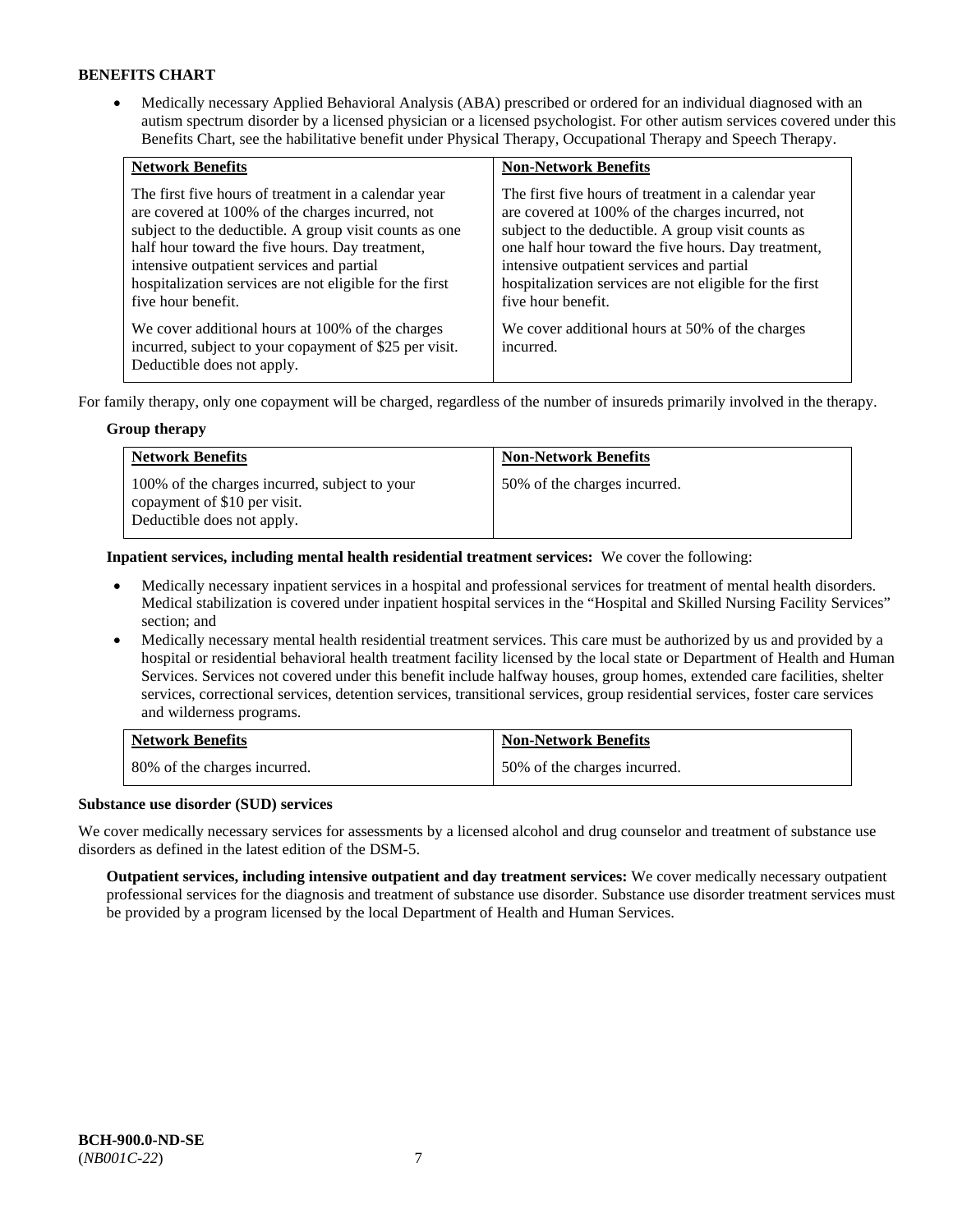Outpatient services we cover for a diagnosed substance use disorder include the following:

- Individual, group, family, and multi-family therapy provided in an office setting;
- Opiate replacement therapy including methadone and buprenorphine treatment; and
- Day treatment and intensive outpatient services in a licensed program.

| <b>Network Benefits</b>                                                                                                                                                                                                                          | <b>Non-Network Benefits</b>                                                                                                                                                                                                                      |
|--------------------------------------------------------------------------------------------------------------------------------------------------------------------------------------------------------------------------------------------------|--------------------------------------------------------------------------------------------------------------------------------------------------------------------------------------------------------------------------------------------------|
| The first five visits of treatment in a calendar year<br>are covered at 100% of the charges incurred not<br>subject to the deductible. Day treatment and<br>intensive outpatient services are not eligible for the<br>first five visits benefit. | The first five visits of treatment in a calendar year<br>are covered at 100% of the charges incurred not<br>subject to the deductible. Day treatment and<br>intensive outpatient services are not eligible for the<br>first five visits benefit. |
| We cover additional visits at 100% of the charges<br>incurred, subject to your copayment of \$25 per visit.<br>Deductible does not apply.                                                                                                        | We cover additional visits at 50% of the charges<br>incurred.                                                                                                                                                                                    |

For family therapy, only one copayment will be charged, regardless of the number of insureds primarily involved in the therapy.

**Inpatient Services:** We cover the following:

- Medically necessary inpatient services in a hospital or primary residential treatment in a licensed substance use disorder treatment center. Primary residential treatment is an intensive residential treatment program of limited duration, typically 30 days or less;
- Services provided in a hospital that is licensed by the local state and accredited by Medicare; and
- Detoxification services in a hospital or community detoxification facility if it is licensed by the local Department of Health and Human Services.

| <b>Network Benefits</b>      | <b>Non-Network Benefits</b>  |
|------------------------------|------------------------------|
| 80% of the charges incurred. | 50% of the charges incurred. |

# **Not Covered:**

• See "Services Not Covered" in the Group Certificate.

# **CHIROPRACTIC SERVICES**

#### **Covered Services:**

We cover chiropractic services for rehabilitative care. Chiropractic services are adjustments to any abnormal articulations of the human body, especially those of the spinal column, for the purpose of giving freedom of action to impinged nerves that may cause pain or deranged function.

Massage therapy which is performed in conjunction with other treatment/modalities by a chiropractor, is part of a prescribed treatment plan and is not billed separately is covered.

| <b>Network Benefits</b>                                                                                     | <b>Non-Network Benefits</b>                                           |
|-------------------------------------------------------------------------------------------------------------|-----------------------------------------------------------------------|
| 100% of the charges incurred, subject to your<br>copayment of \$25 per visit.<br>Deductible does not apply. | 50% of the charges incurred.<br>Limit of 20 visits per calendar year. |

**Not Covered:** 

- Massage therapy for the purpose of comfort or convenience of the insured.
- See "Services Not Covered" in the Group Certificate.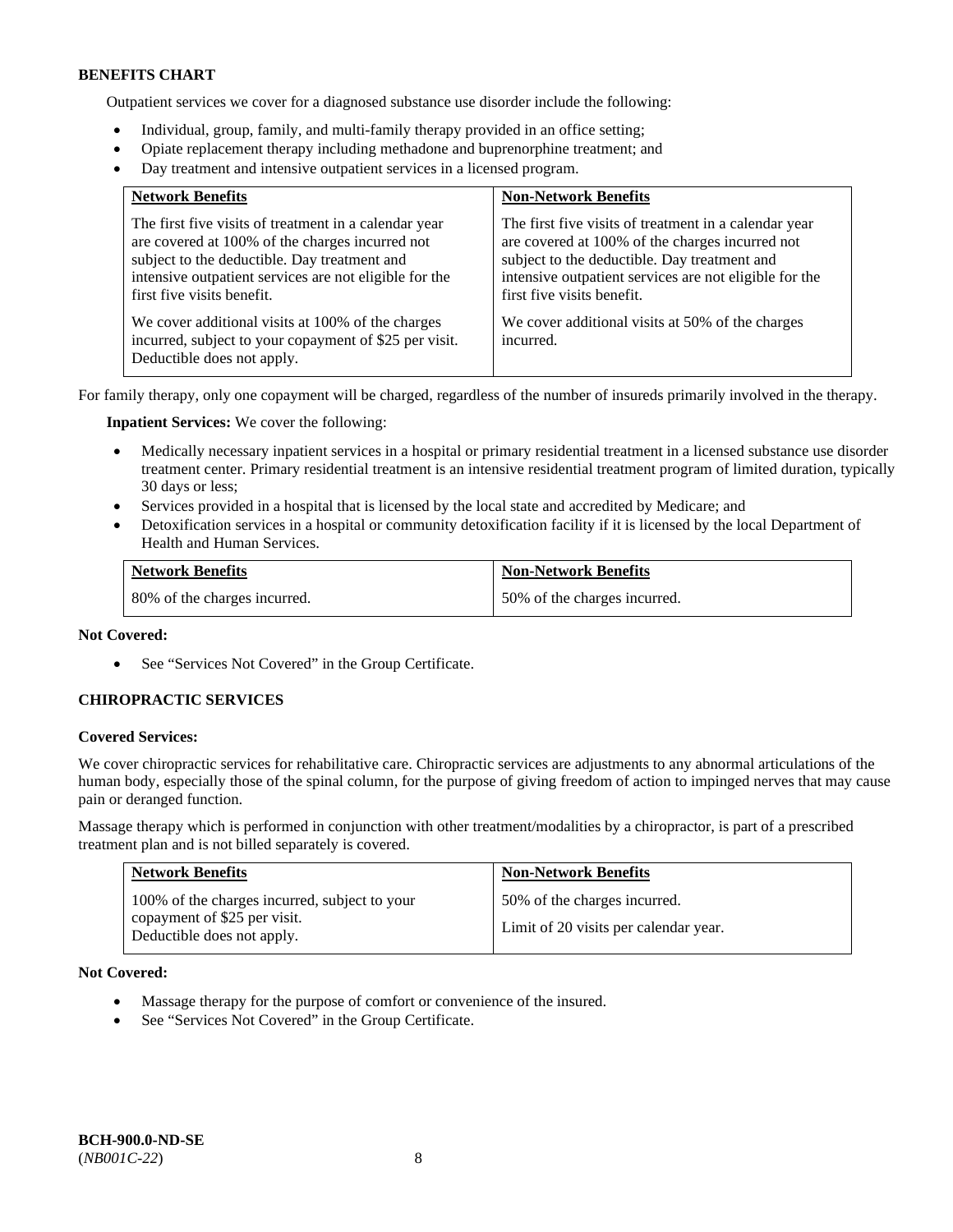# **CLINICAL TRIALS**

# **Covered Services:**

We cover certain routine services if you participate in a Phase I, Phase II, Phase III or Phase IV clinical trial that is conducted in relation to the prevention, detection, or treatment of cancer or other life-threatening disease or condition as defined in the Affordable Care Act. We cover routine patient costs for services that would be eligible under this Benefits Chart if the service were provided outside of a clinical trial.

| <b>Network Benefits</b>                                | <b>Non-Network Benefits</b>                           |
|--------------------------------------------------------|-------------------------------------------------------|
| Coverage level is same as corresponding Network        | Coverage level is same as corresponding Non-          |
| Benefits, depending on type of service provided        | Network Benefits, depending on type of service        |
| such as Office Visits for Illness or Injury, Inpatient | provided such as Office Visits for Illness or Injury, |
| or Outpatient Hospital Services.                       | Inpatient or Outpatient Hospital Services.            |

# **Not Covered:**

- The investigative item, device or service itself.
- Items or services that are provided solely to satisfy data collection and analysis needs and that are not used in the direct clinical management of the patient.
- A service that is clearly inconsistent with widely accepted and established standards of care for a particular diagnosis.
- See "Services Not Covered" in the Group Certificate.

# **DENTAL SERVICES**

# **Covered Services:**

We cover services as described below.

**Accidental dental services:** We cover dentally necessary services to treat and restore damage done to sound, natural, unrestored teeth as a result of an accidental injury. Coverage is for damage caused by external trauma to face and mouth only, not for cracked or broken teeth which result from biting or chewing. We cover restorations, root canals, crowns and replacement of teeth lost that are directly related to the accident in which the insured was involved. We cover initial exams, x-rays, and palliative treatment including extractions, and other oral surgical procedures directly related to the accident. Subsequent treatment must be initiated within the specified time-frame and must be directly related to the accident. We do not cover restoration and replacement of teeth that are not "sound and natural" at the time of the accident.

Full mouth rehabilitation to correct occlusion (bite) and malocclusion (misaligned teeth not due to the accident) are not covered.

When an implant-supported dental prosthetic treatment is pursued, the accidental dental benefit will be applied to the prosthetic procedure. Benefits are limited to the amount that would be paid toward the placement of a removable dental prosthetic appliance that could be used in the absence of implant treatment. Care must be provided or pre-authorized by a HealthPartners dentist.

| <b>Network Benefits</b>      | <b>Non-Network Benefits</b>  |
|------------------------------|------------------------------|
| 80% of the charges incurred. | 50% of the charges incurred. |

For all accidental dental services, treatment and/or restoration must be initiated within six months of the date of the injury. Coverage is limited to the initial course of treatment and/or initial restoration. Services must be provided within 24 months of the date of injury to be covered.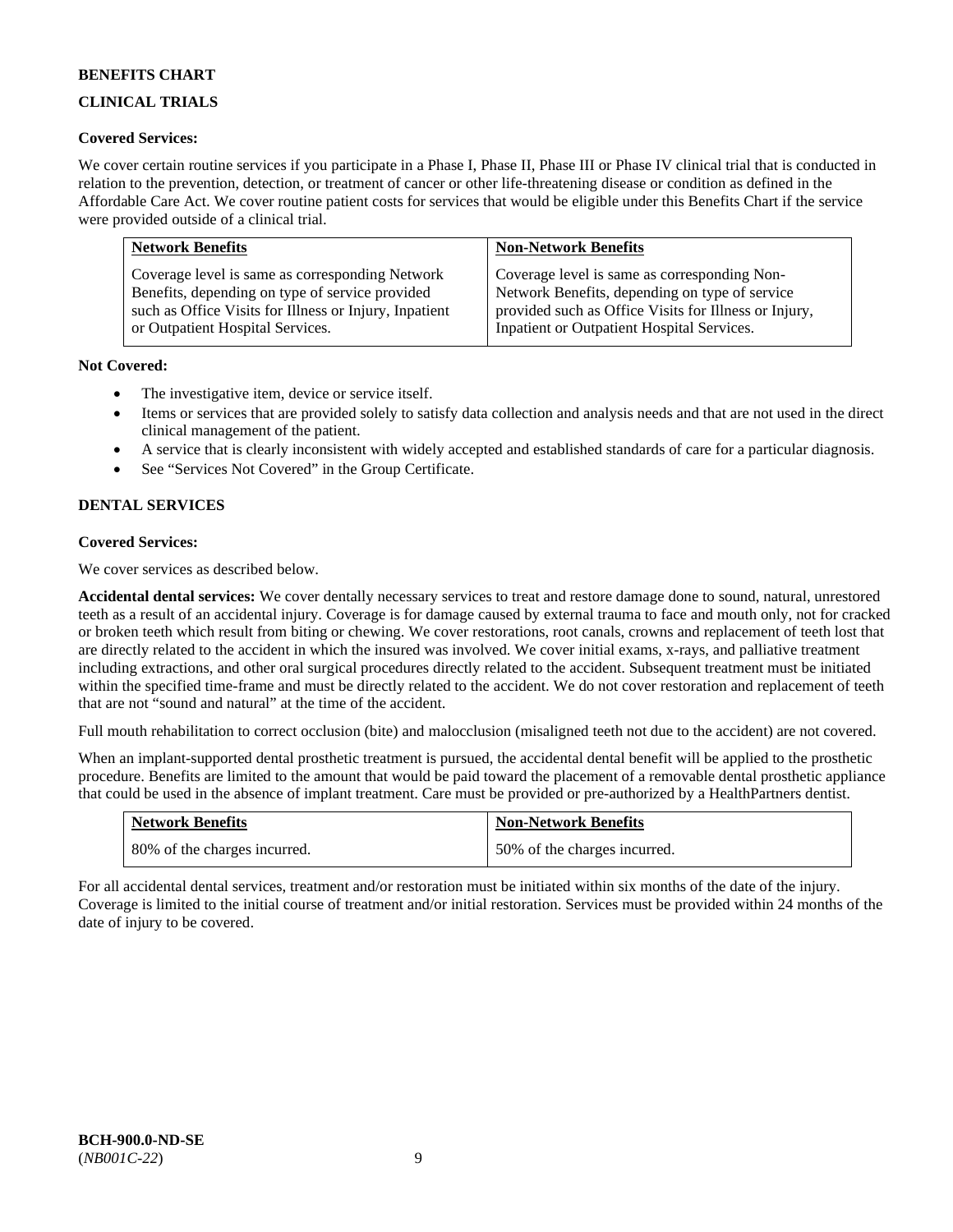### **Medical referral dental services**

**Medically necessary outpatient dental services:** We cover medically necessary outpatient dental services. Coverage is limited to dental services required for treatment of an underlying medical condition, e.g., removal of teeth to complete radiation treatment for cancer of the jaw, cysts and lesions.

| <b>Network Benefits</b>                                                                                     | <b>Non-Network Benefits</b>  |
|-------------------------------------------------------------------------------------------------------------|------------------------------|
| 100% of the charges incurred, subject to your<br>copayment of \$25 per visit.<br>Deductible does not apply. | 50% of the charges incurred. |

**Medically necessary hospitalization and anesthesia for dental care:** We cover medically necessary hospitalization and anesthesia for dental care. This is limited to charges incurred by an insured who: (1) is a child under age 9; (2) is severely disabled; or (3) has a medical condition, and requires hospitalization or general anesthesia for dental care treatment. The requirement of a hospital setting must be due to an insured's underlying medical condition. Coverage is limited to facility and anesthesia charges. Anesthesia is covered in a hospital or a dental office. Oral surgeon/dentist professional fees are not covered. The following are examples, though not all-inclusive, of medical conditions which may require hospitalization for dental services: severe asthma, severe airway obstruction or hemophilia. Hospitalization required due to the behavior of the insured or due to the extent of the dental procedure is not covered.

| <b>Network Benefits</b>      | <b>Non-Network Benefits</b>  |
|------------------------------|------------------------------|
| 80% of the charges incurred. | 50% of the charges incurred. |

**Medical complications of dental care:** We cover medical complications of dental care. Treatment must be medically necessary care and related to medical complications of non-covered dental care, including complications of the head, neck, or substructures.

| <b>Network Benefits</b>                                                                                     | <b>Non-Network Benefits</b>  |
|-------------------------------------------------------------------------------------------------------------|------------------------------|
| 100% of the charges incurred, subject to your<br>copayment of \$25 per visit.<br>Deductible does not apply. | 50% of the charges incurred. |

**Oral surgery:** We cover oral surgery. Coverage is limited to treatment of medical conditions requiring oral surgery, such as treatment of oral neoplasm, non-dental cysts, fracture of the jaws, trauma of the mouth and jaws, and any other oral surgery procedures provided as medically necessary dental services.

| <b>Network Benefits</b>                                                                                     | <b>Non-Network Benefits</b>  |
|-------------------------------------------------------------------------------------------------------------|------------------------------|
| 100% of the charges incurred, subject to your<br>copayment of \$25 per visit.<br>Deductible does not apply. | 50% of the charges incurred. |

**Treatment of cleft lip and cleft palate of a dependent child:** We cover treatment of cleft lip and cleft palate of a dependent child, to the limiting age in the definition of an "Eligible Dependent", including orthodontic treatment and oral surgery directly related to the cleft. Benefits for individuals age 26 up to the limiting age for coverage of the dependent are limited to inpatient or outpatient expenses arising from medical and dental treatment that was scheduled or initiated prior to the dependent turning age 19. Dental services which are not required for the treatment of cleft lip or cleft palate are not covered. If a dependent child covered under the Certificate is also covered under a dental plan which includes orthodontic services, that dental plan shall be considered primary for the necessary orthodontic services. Oral appliances are subject to the same copayment, conditions and limitations as durable medical equipment.

| <b>Network Benefits</b>                                                                                     | <b>Non-Network Benefits</b>  |
|-------------------------------------------------------------------------------------------------------------|------------------------------|
| 100% of the charges incurred, subject to your<br>copayment of \$25 per visit.<br>Deductible does not apply. | 50% of the charges incurred. |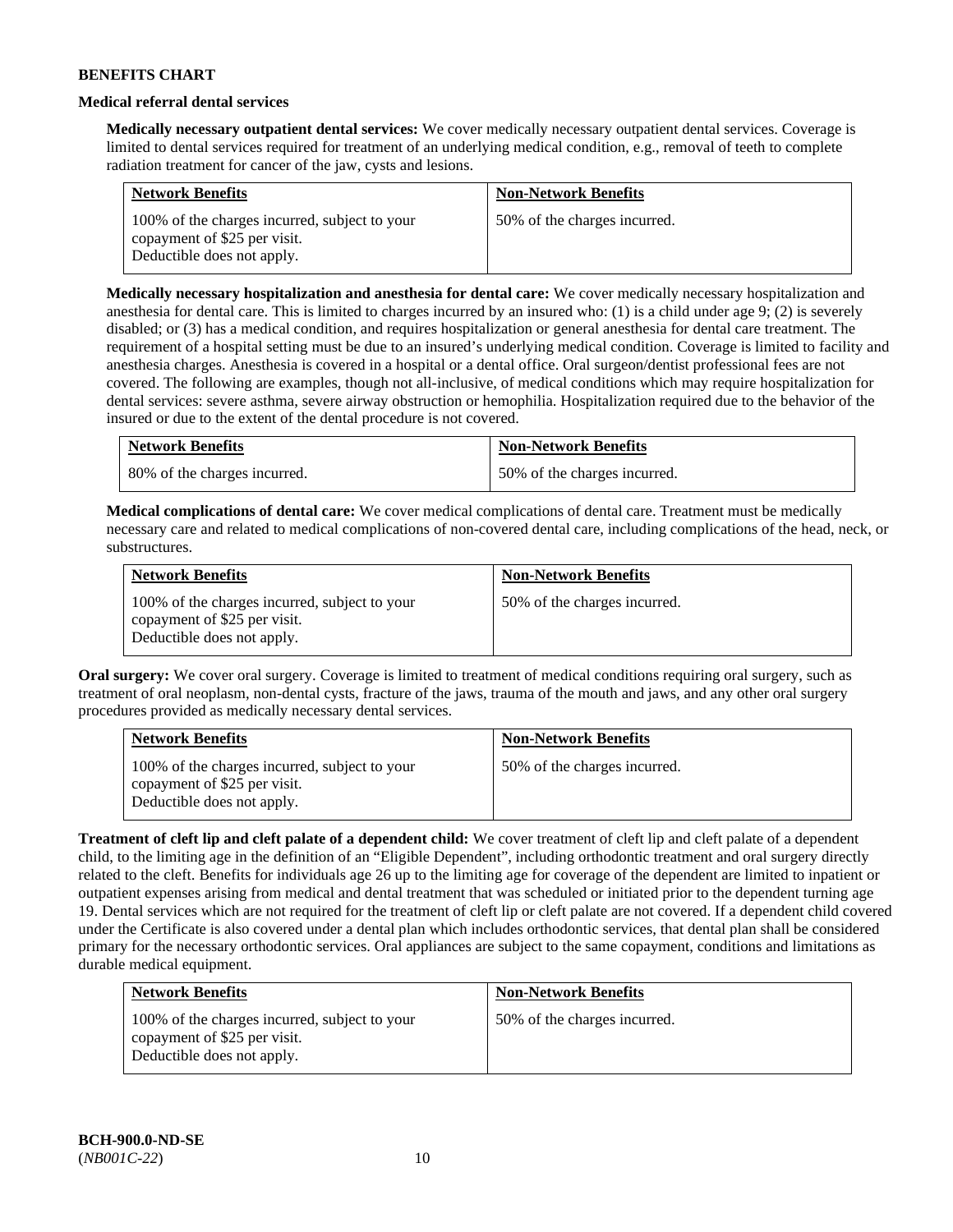**Treatment of temporomandibular disorder (TMD) and craniomandibular disorder (CMD):** We cover surgical and nonsurgical treatment of temporomandibular disorder (TMD) and craniomandibular disorder (CMD), which is medically necessary care. Dental services which are not required to directly treat TMD or CMD are not covered.

| <b>Network Benefits</b>                                                                                     | <b>Non-Network Benefits</b>  |
|-------------------------------------------------------------------------------------------------------------|------------------------------|
| 100% of the charges incurred, subject to your<br>copayment of \$25 per visit.<br>Deductible does not apply. | 50% of the charges incurred. |

# **Not Covered:**

- Dental treatment, procedures or services not listed in this Benefits Chart.
- Accident related dental services if treatment is (1) provided to teeth which are not sound and natural, (2) to teeth which have been restored, (3) initiated beyond six months from the date of the injury, (4) received beyond the initial treatment or restoration or (5) received beyond 24 months from the date of injury.
- Oral surgery to remove wisdom teeth, except as stated in the Pediatric Dental Amendment.
- Orthognathic treatment or procedures and all related services.
- See "Services Not Covered" in the Group Certificate.

# **DIABETES AND HYPERTENSION DISEASE MANAGEMENT PROGRAM**

# **Covered Services:**

If you meet criteria for coverage, you may qualify for the Diabetes and/or Hypertension Disease Management Program.

The program covers group health coaching which focuses on weight loss, exercise, behavior modification and health education through Omada Health.

| <b>Network Benefits</b>                                     | <b>Non-Network Benefits</b> |
|-------------------------------------------------------------|-----------------------------|
| 100% of the charges incurred.<br>Deductible does not apply. | Not applicable.             |

# **Not Covered:**

See "Services Not Covered" in the Group Certificate.

# **DIABETIC EQUIPMENT AND SUPPLIES**

# **Covered Services:**

We cover physician prescribed medically appropriate and necessary drugs and supplies used in the management and treatment of diabetes for insureds with gestational, Type I or Type II diabetes including durable diabetic equipment and disposable supplies, as described below.

Certain items are only covered if your condition meets our coverage criteria and obtained through an authorized vendor. For more information on what we cover and any prior authorization requirements, call Member Services or log on to your "*my*HealthPartners" account at [healthpartners.com.](http://www.healthpartners.com/)

Insulin and medications for diabetes are covered as outpatient drugs under the "Prescription Drug Services" section.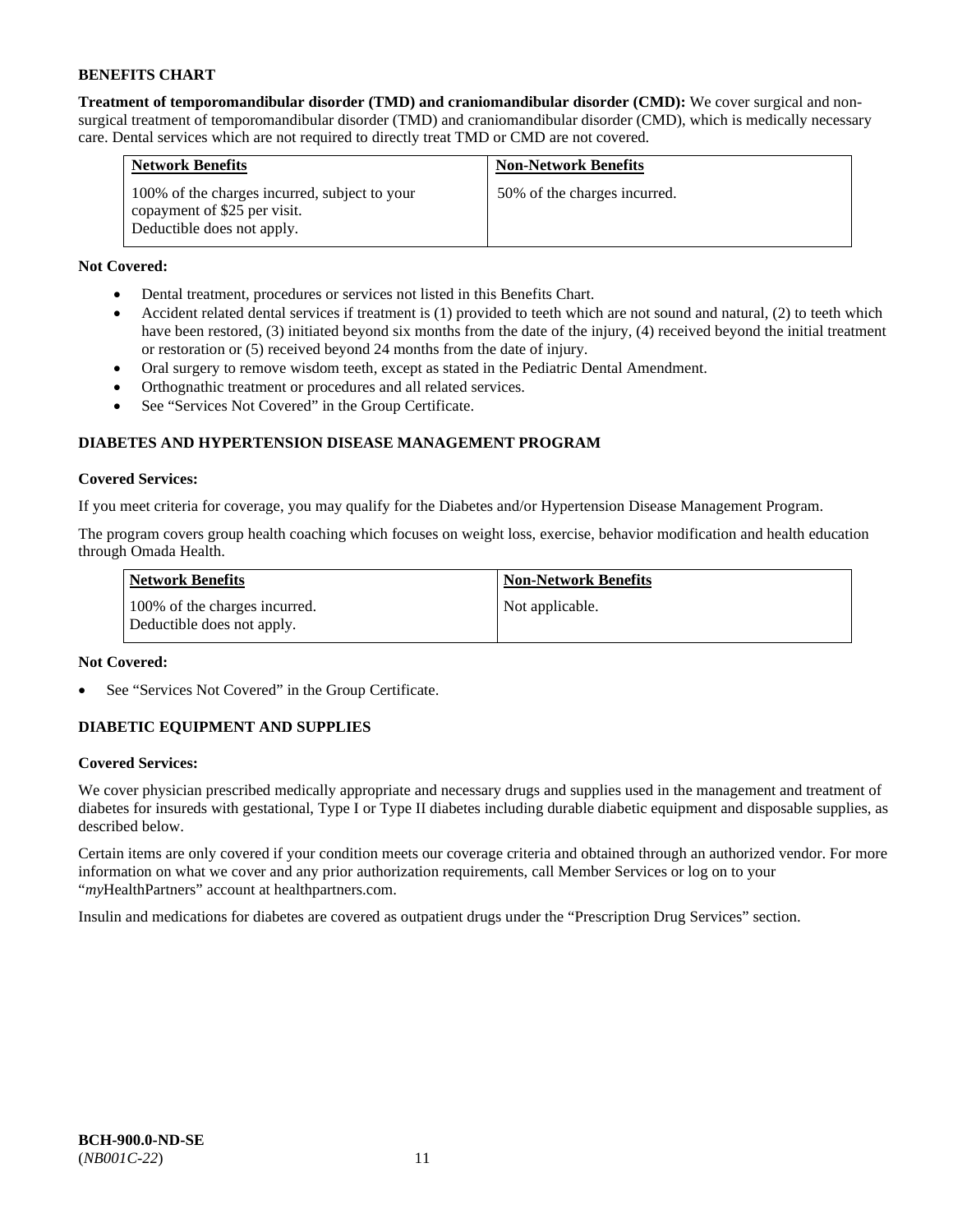**Pumps and pump supplies.** These include diabetic insulin pumps, diabetic infusion pumps and infusion pump supplies such as infusion sets, tubing, connectors and syringe reservoirs.

| <b>Network Benefits</b>                                    | <b>Non-Network Benefits</b>  |
|------------------------------------------------------------|------------------------------|
| Pumps received at a pharmacy:                              | 50% of the charges incurred. |
| 80% of the charges incurred.<br>Deductible does not apply. |                              |
| Pumps received from a non-pharmacy approved<br>vendor:     |                              |
| 80% of the charges incurred.                               |                              |

# **All other durable equipment and diabetic supplies**

Durable Diabetic Equipment and Supplies. These include continuous glucose monitoring system (CGMS), transmitter, sensors and receivers, diabetic blood glucose monitors and control/calibrating solutions (for checking accuracy or testing equipment and test strips).

Disposable Diabetic Supplies. These are one-time use supplies, including syringes, lancets, lancet devices, blood and urine ketone test strips, and needles.

Certain diabetic supplies and equipment must be purchased at a pharmacy.

| <b>Network Benefits</b>                                              | <b>Non-Network Benefits</b>  |
|----------------------------------------------------------------------|------------------------------|
| If received through a pharmacy:                                      | 50% of the charges incurred. |
| 80% of the charges incurred.<br>Deductible does not apply.           |                              |
| If received through a non-pharmacy provider:                         |                              |
| 80% of the charges incurred if purchased from an<br>approved vendor. |                              |

# **Limitations:**

- No more than a 93-day supply of diabetic supplies is covered and dispensed at a time.
- We require that certain diabetic supplies and equipment be purchased at a pharmacy.
- Diabetic supplies and equipment are limited to certain models and brands.
- Durable medical equipment and supplies must be obtained from or repaired by approved vendors.
- Covered services and supplies are based on established medical policies which are subject to periodic review and modification by the medical directors. Our coverage policy for diabetic supplies includes information on our required models and brands. These medical policies (medical coverage criteria) are available by calling Member Services, or logging on to your "myHealthPartners" account a[t healthpartners.com.](http://www.healthpartners.com/)

# **Not Covered:**

- Replacement or repair of any covered items, if the items are (i) damaged or destroyed by misuse, abuse or carelessness, (ii)
- lost; or (iii) stolen.
- Duplicate or similar items.
- Labor and related charges for repair of any covered items which are more than the cost of replacement by an approved
- vendor.
- Batteries for monitors and equipment.
- Sales tax, mailing, delivery charges, service call charges.
- See "Services Not Covered" in the Group Certificate.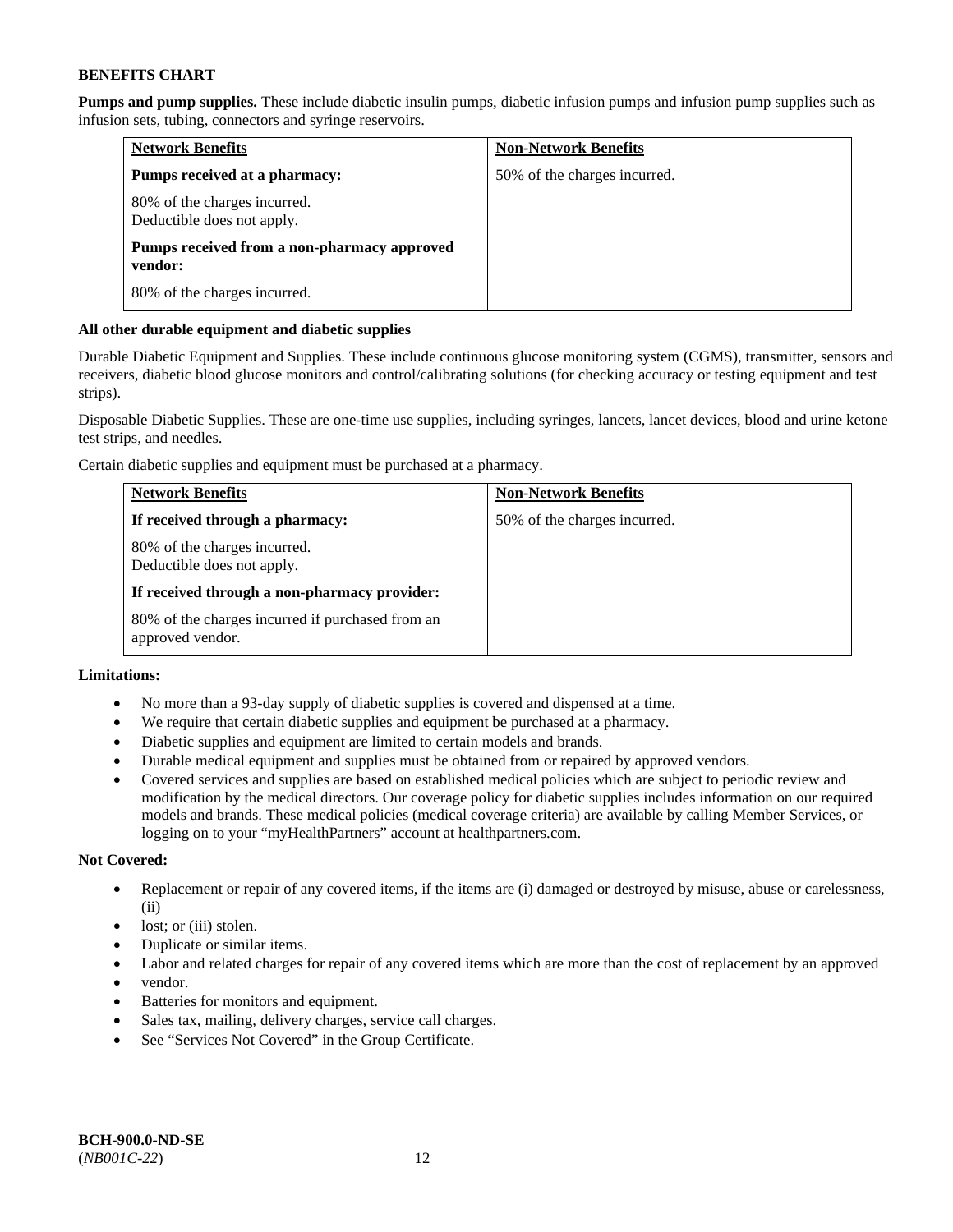# **DIAGNOSTIC IMAGING SERVICES**

# **Covered Services:**

We cover diagnostic imaging, when ordered by a provider and provided in a clinic or outpatient hospital facility (to see the benefit level for inpatient hospital or skilled nursing facility services, see benefits under "Inpatient Hospital and Skilled Nursing Facility Services").

### **Outpatient magnetic resonance imaging (MRI) and computed tomography (CT)**

| <b>Network Benefits</b>      | <b>Non-Network Benefits</b>  |
|------------------------------|------------------------------|
| 80% of the charges incurred. | 50% of the charges incurred. |

# **All other outpatient diagnostic imaging services**

#### **Services for illness or injury**

| <b>Network Benefits</b>      | <b>Non-Network Benefits</b>  |
|------------------------------|------------------------------|
| 80% of the charges incurred. | 50% of the charges incurred. |

### **Preventive services (MRI/CT procedures are not considered preventive)**

Diagnostic imaging services associated with preventive services are covered at the benefit level shown in the "Preventive Services" section of this Benefits Chart.

#### **Not Covered:**

See "Services Not Covered" in the Group Certificate.

# **DURABLE MEDICAL EQUIPMENT, PROSTHETICS, ORTHOTICS AND SUPPLIES**

#### **Covered Services:**

We cover equipment, supplies and services, as described below. Certain items are only covered if your condition meets our coverage criteria. For more information on what we cover and any prior authorization requirements, call Member Services or log on to your "*my*HealthPartners" account at [healthpartners.com.](http://www.healthpartners.com/)

- Durable medical equipment, such as wheelchairs, ventilators, oxygen, oxygen equipment, continuous positive airway pressure (CPAP) devices, hospital beds, and related services.
- Prosthetics, including breast prostheses, artificial limbs and artificial eyes, and related supplies.
- Orthotics.
- Medical supplies, including splints, surgical stockings, casts and dressings.
- Enteral feedings.
- Special dietary treatment for Phenylketonuria (PKU) and oral amino acid based elemental formula if it meets our medical coverage criteria.

Diabetic equipment and supplies are covered under the "Diabetic Equipment and Supplies" section.

#### **Special dietary treatment for Phenylketonuria (PKU) if it meets our medical coverage criteria**

| <b>Network Benefits</b>                                    | <b>Non-Network Benefits</b>  |
|------------------------------------------------------------|------------------------------|
| 80% of the charges incurred.<br>Deductible does not apply. | 50% of the charges incurred. |

#### **Oral amino acid based elemental formula if it meets our medical coverage criteria**

| <b>Network Benefits</b>      | <b>Non-Network Benefits</b>  |
|------------------------------|------------------------------|
| 80% of the charges incurred. | 50% of the charges incurred. |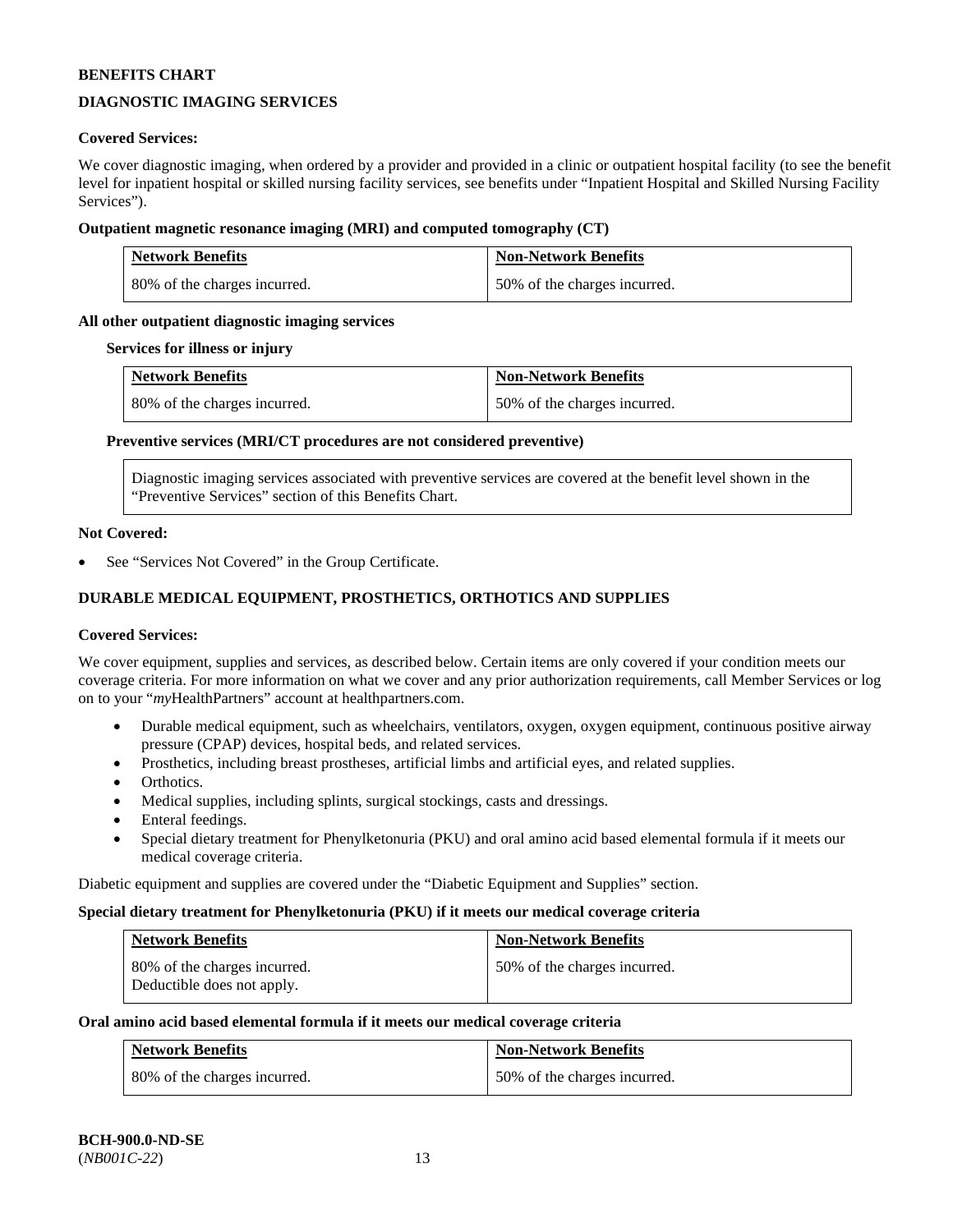### **All other durable medical equipment, prosthetics, orthotics and supplies**

| <b>Network Benefits</b>      | <b>Non-Network Benefits</b>  |
|------------------------------|------------------------------|
| 80% of the charges incurred. | 50% of the charges incurred. |

### **Limitations:**

Coverage of durable medical equipment is limited by the following:

- Payment will not exceed the cost of an alternate piece of equipment or service that is effective and medically necessary.
- For prosthetic benefits, other than hair prostheses (i.e., wigs) for hair loss resulting from alopecia areata and oral appliances for cleft lip and cleft palate, payment will not exceed the cost of an alternate piece of equipment or service that is effective, medically necessary and enables insureds to conduct standard activities of daily living.
- We reserve the right to determine if an item will be approved for rental vs. purchase.
- Durable medical equipment and supplies must be obtained from or repaired by approved vendors.
- Covered services and supplies are based on established medical policies which are subject to periodic review and modification by the medical or dental directors. Our coverage policy for diabetic supplies includes information on our required models and brands. These medical policies (medical coverage criteria) are available by calling Member Services, or logging on to your "*my*HealthPartners" account at [healthpartners.com.](http://www.healthpartners.com/)

### **Not Covered:**

Items which are not eligible for coverage include, but are not limited to:

- Replacement or repair of any covered items, if the items are (i) damaged or destroyed by misuse, abuse or carelessness, (ii) lost; or (iii) stolen.
- Duplicate or similar items.
- Labor and related charges for repair of any covered items which are more than the cost of replacement by an approved vendor.
- Sales tax, mailing, delivery charges, service call charges.
- Items which are primarily educational in nature or for hygiene, vocation, comfort, convenience or recreation.
- Communication aids or devices: equipment to create, replace or augment communication abilities including, but not limited to, speech processors, receivers, communication boards, or computer or electronic assisted communication.
- Hearing aids (implantable and external, including osseointegrated or bone anchored) and their fitting, except as specifically described in this Benefits Chart. This exclusion does not apply to cochlear implants.
- Eyeglasses, contact lenses and their fitting, measurement and adjustment, except as specifically described in this Benefits Chart.
- Hair prostheses (wigs).
- Household equipment which primarily has customary uses other than medical, such as, but not limited to, exercise cycles, air purifiers, central or unit air conditioners, water purifiers, non-allergenic pillows, mattresses or waterbeds.
- Household fixtures including, but not limited to, escalators or elevators, ramps, swimming pools and saunas.
- Modifications to the structure of the home including, but not limited to, its wiring, plumbing or charges for installation of equipment.
- Vehicle, car or van modifications including, but not limited to, hand brakes, hydraulic lifts and car carrier.
- Rental equipment while owned equipment is being repaired by non-contracted vendors, beyond one month rental of medically necessary equipment.
- Other equipment and supplies, including but not limited to assistive devices, that we determine are not eligible for coverage.
- See "Services Not Covered" in the Group Certificate.

# **EMERGENCY AND URGENTLY NEEDED CARE SERVICES**

# **Covered Services:**

We cover services for emergency care and urgently needed care if the services are otherwise eligible for coverage under this Benefits Chart.

**Urgently needed care.** These are services to treat an unforeseen illness or injury, which are required in order to prevent a serious deterioration in your health, and which cannot be delayed until the next available clinic or office hours.

**BCH-900.0-ND-SE** (*NB001C-22*) 14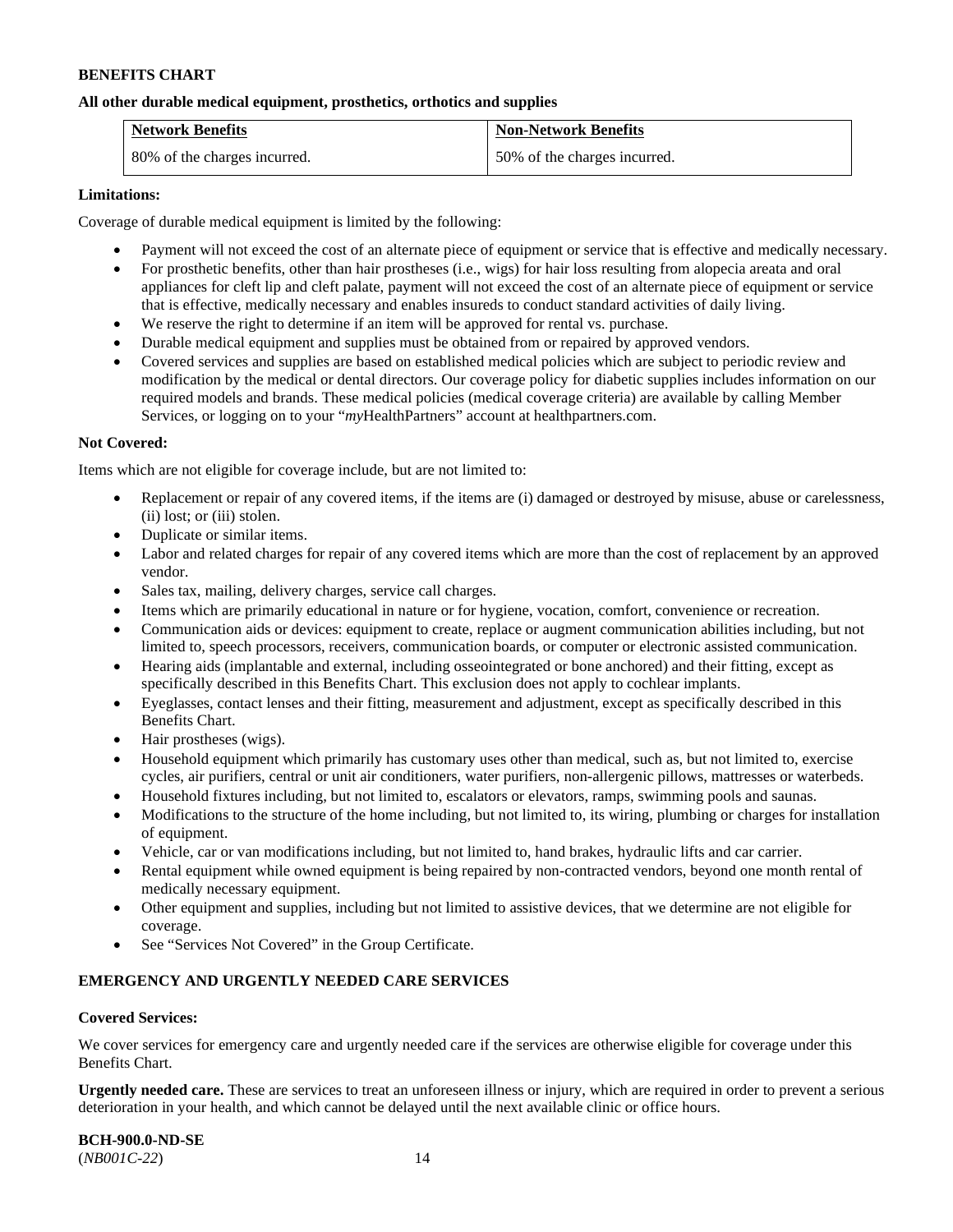#### **Urgently needed care at clinics**

| <b>Network Benefits</b>                                                       | <b>Non-Network Benefits</b> |
|-------------------------------------------------------------------------------|-----------------------------|
| 100% of the charges incurred, subject to your<br>copayment of \$25 per visit. | See Network Benefits.       |
| Deductible does not apply.                                                    |                             |

**Emergency Care.** These are services to treat: (1) the sudden, unexpected onset of illness or injury which, if left untreated or unattended until the next available clinic or office hours, would result in hospitalization, or (2) a condition requiring professional health services immediately necessary to preserve life or stabilize health. Emergency care includes emergency services as defined in Division BB, Title I, Section 102 of the Consolidated Appropriations Act of 2021. Emergency care also includes an immediate response service available on a 24-hour, seven-day-a-week basis for each child, or person, having a psychiatric crisis, a mental health crisis, or a mental health emergency.

When reviewing claims for coverage of emergency services, our medical director will take into consideration (1) a reasonable layperson's belief that the circumstances required immediate medical care that could not wait until the next working day or next available clinic appointment; (2) the time of day and day of the week the care was provided; (3) the presenting symptoms including but not limited to severe pain, to ensure that the decision to reimburse the emergency care is not made solely on the basis of the actual diagnosis.

### **Emergency care in a hospital emergency room, including professional services of a physician**

| <b>Network Benefits</b>      | <b>Non-Network Benefits</b> |
|------------------------------|-----------------------------|
| 80% of the charges incurred. | See Network Benefits.       |

### **Inpatient emergency care in a hospital including post-stabilization services as required under the federal No Surprises Act and its implementing regulations**

| <b>Network Benefits</b>      | <b>Non-Network Benefits</b> |
|------------------------------|-----------------------------|
| 80% of the charges incurred. | See Network Benefits.       |

#### **Not Covered:**

• See "Services Not Covered" in the Group Certificate.

# **GENE THERAPY**

# **Covered Services:**

We cover gene therapy treatment that meets our current medical coverage criteria.

| <b>Network Benefits</b>                                                                                                                                                                          | <b>Non-Network Benefits</b> |
|--------------------------------------------------------------------------------------------------------------------------------------------------------------------------------------------------|-----------------------------|
| Coverage level is same as corresponding Network<br>Benefits, depending on type of service provided<br>such as Office Visits for Illness or Injury, Inpatient<br>or Outpatient Hospital Services. | No coverage.                |

#### **Limitations:**

- Gene therapy must be provided by a designated provider.
- Specific types of gene therapy are limited to therapies and conditions specified in our medical coverage criteria.

#### **Not Covered:**

See "Services Not Covered" in the Group Certificate.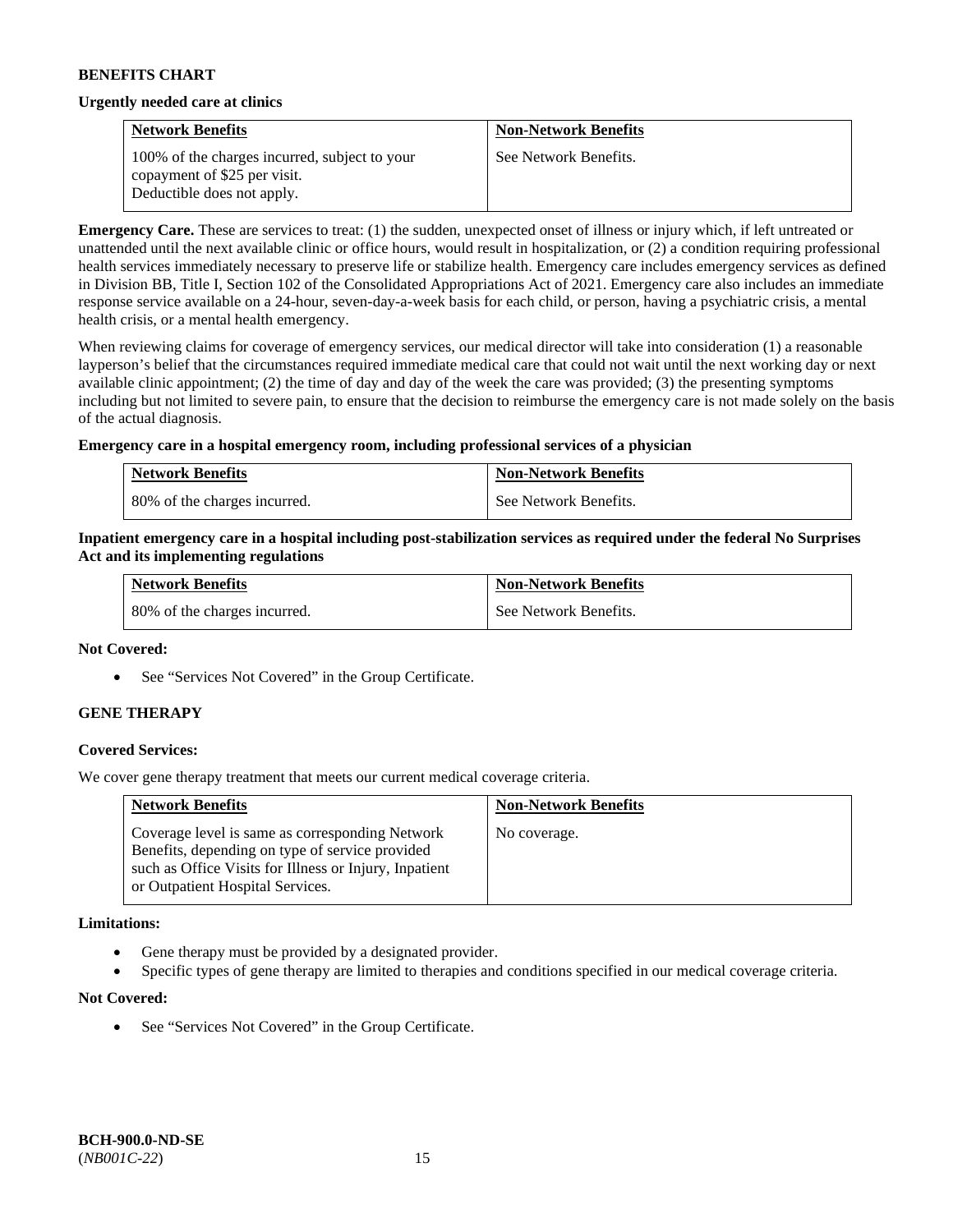# **HEALTH EDUCATION**

# **Covered Services:**

We cover education for preventive services and education for the management of chronic health problems (such as diabetes). Coverage includes medical nutrition therapy, that is provided by a certified, registered, or licensed health care professional working in a program consistent with the national standards of diabetes self-management education as established by the American Diabetes Association.

| <b>Network Benefits</b>                                     | <b>Non-Network Benefits</b>  |
|-------------------------------------------------------------|------------------------------|
| 100% of the charges incurred.<br>Deductible does not apply. | 50% of the charges incurred. |

### **Not Covered:**

• See "Services Not Covered" in the Group Certificate.

# **HOME HEALTH SERVICES**

# **Covered Services:**

We cover skilled nursing services, physical therapy, occupational therapy, speech therapy, respiratory therapy and other therapeutic services, non-routine prenatal and postnatal services, routine postnatal well child visits (as described in the Medical Coverage Criteria), phototherapy services for newborns, home health aide services and other eligible home health services when provided in your home, if you are homebound (i.e., unable to leave home without considerable effort due to a medical condition. Lack of transportation does not constitute homebound status). For phototherapy services for newborns and high risk prenatal services, supplies and equipment are included.

We cover total parenteral nutrition/intravenous ("TPN/IV") therapy, equipment, supplies and drugs in connection with IV therapy. IV line care kits are covered under Durable Medical Equipment.

You do not need to be homebound to receive total parenteral nutrition/intravenous ("TPN/IV") therapy.

We cover palliative care benefits. Palliative care includes symptom management, education and establishing goals of care. We waive the requirement that you be homebound for a limited number of home visits for palliative care (as shown in this Benefits Chart), if you have a life-threatening, non-curable condition which has a prognosis of survival of two years or less. Additional palliative care visits are eligible under the home health services benefit if you are homebound and meet all other requirements defined in this section.

Home health services are eligible and covered only when:

- medically necessary; and
- provided as rehabilitative care, terminal care or maternity care; and
- ordered by a physician, and included in the written home care plan.

#### **Physical therapy, occupational therapy, speech therapy, respiratory therapy, home health aide services and palliative care**

| <b>Network Benefits</b>                                                                                     | <b>Non-Network Benefits</b>  |
|-------------------------------------------------------------------------------------------------------------|------------------------------|
| 100% of the charges incurred, subject to your<br>copayment of \$25 per visit.<br>Deductible does not apply. | 50% of the charges incurred. |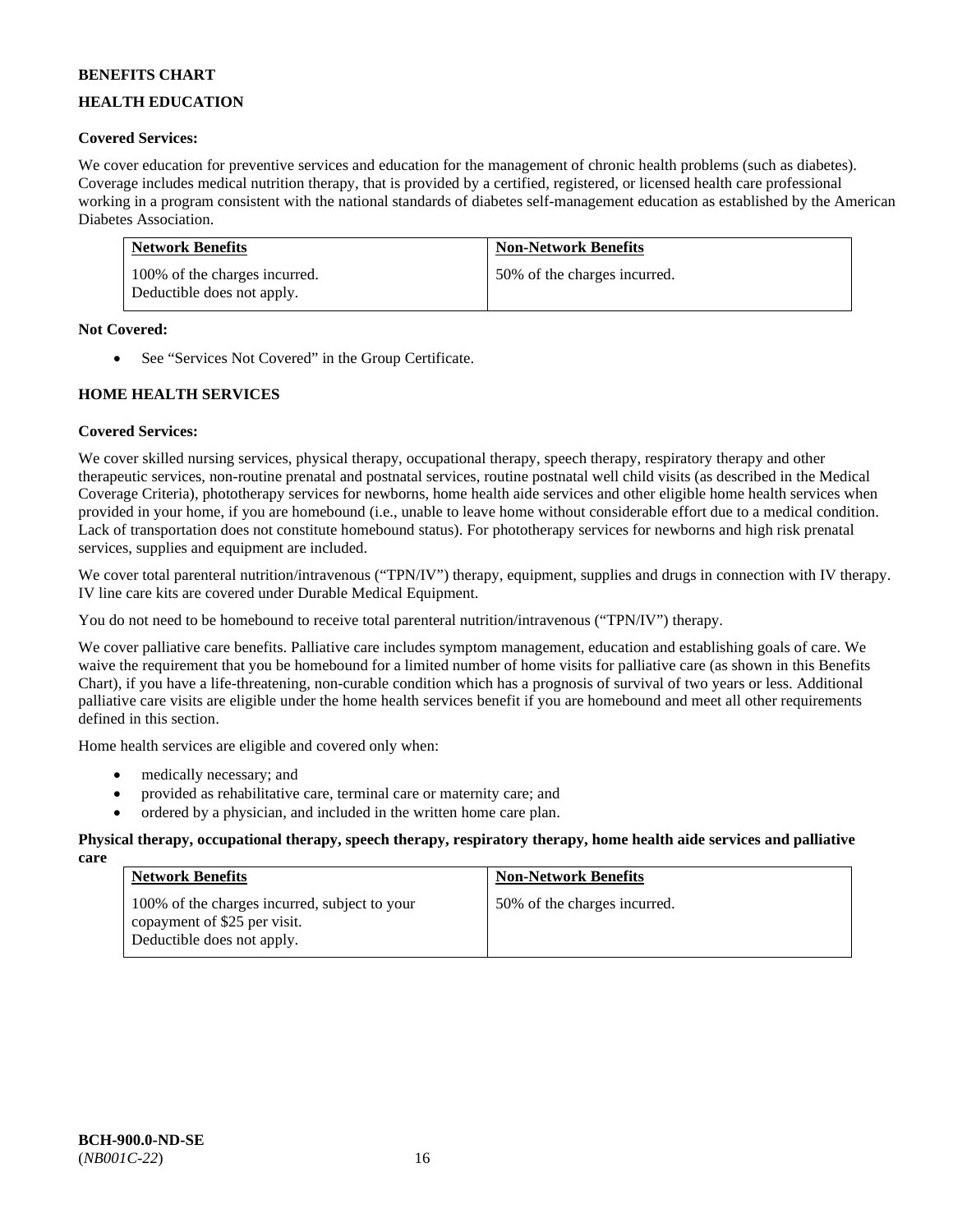#### **TPN/IV therapy, skilled nursing services, non-routine prenatal/postnatal services and phototherapy**

| <b>Network Benefits</b>                                     | <b>Non-Network Benefits</b>  |
|-------------------------------------------------------------|------------------------------|
| 100% of the charges incurred.<br>Deductible does not apply. | 50% of the charges incurred. |

Each 24-hour visit (or shifts of up to 24-hour visits) equals one visit and counts toward the Maximum visits for all other services shown below. Any visit that lasts less than 24 hours, regardless of the length of the visit, will count as one visit toward the Maximum visits for all other services shown below. All visits must be medically necessary and benefit eligible.

#### **Routine postnatal well child visits**

| <b>Network Benefits</b>                                     | <b>Non-Network Benefits</b>  |
|-------------------------------------------------------------|------------------------------|
| 100% of the charges incurred.<br>Deductible does not apply. | 50% of the charges incurred. |

#### **Maximum visits for palliative care**

If you are eligible to receive palliative care in the home and you are not homebound, there is a maximum of 12 visits per calendar year.

### **Maximum visits for all other services**

All other home health services are limited to 40 visits per calendar year. The routine postnatal well child visit does not count toward the visit limit.

#### **Limitations:**

- Home health services are not provided as a substitute for a primary caregiver in the home or as relief (respite) for a primary caregiver in the home. We will not reimburse family members or residents in your home for the above services.
- A service shall not be considered a skilled nursing service merely because it is performed by, or under the direct supervision of, a licensed nurse. Where a service (such as tracheotomy suctioning or ventilator monitoring) or like services, can be safely and effectively performed by a non-medical person (or self-administered), without the direct supervision of a licensed nurse, the service shall not be regarded as a skilled nursing service, whether or not a skilled nurse actually provides the service. The unavailability of a competent person to provide a non-skilled service shall not make it a skilled service when a skilled nurse provides it. Only the skilled nursing component of so-called "blended" services (i.e. services which include skilled and non-skilled components) are covered under this Benefits Chart.

#### **Not Covered:**

- Financial or legal counseling services.
- Housekeeping or meal services in your home.
- Private duty nursing services.
- Vocational rehabilitation and recreational or educational therapy. Recreation therapy is therapy provided solely for the purpose of recreation, including but not limited to: (a) requests for physical therapy or occupational therapy to improve athletic ability, and (b) braces or guards to prevent sports injuries.
- See "Services Not Covered" in the Group Certificate.

# **HOME HOSPICE SERVICES**

#### **Applicable Definitions:**

**Part-time.** This is up to two hours of service per day, more than two hours is considered continuous care.

**Continuous Care.** This is from two to twelve hours of service per day provided by a registered nurse, licensed practical nurse, or home health aide, during a period of crisis in order to maintain a terminally ill patient at home.

**Appropriate Facility.** This is a nursing home, hospice residence, or other inpatient facility.

| <b>BCH-900.0-ND-SE</b> |  |
|------------------------|--|
| $(NB001C-22)$          |  |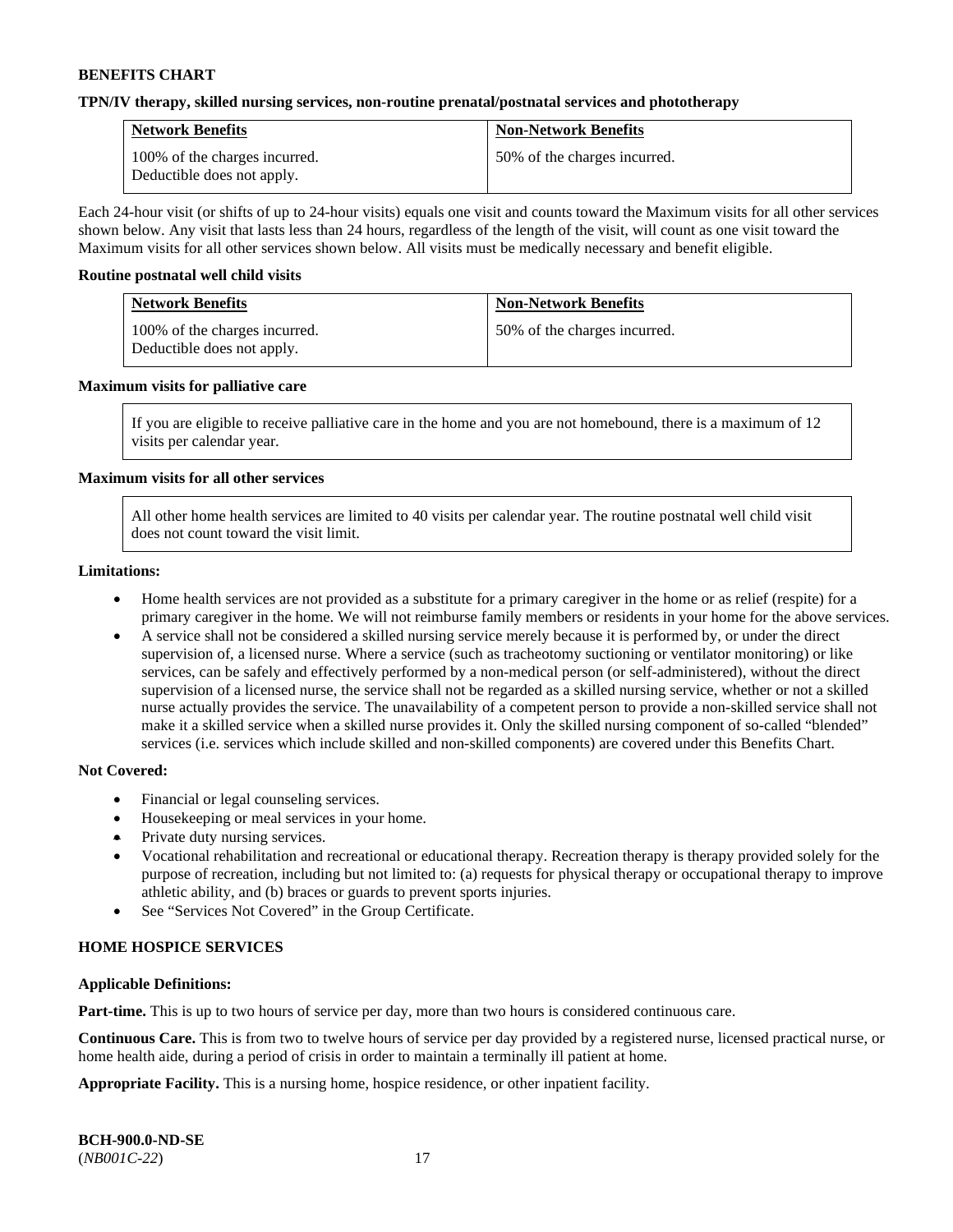**Custodial Care Related to Hospice Services.** This means providing assistance in the activities of daily living and the care needed by a terminally ill patient which can be provided by primary caregiver (i.e., family member or friend) who is responsible for the patient's home care.

# **Covered Services:**

**Home Hospice Program.** We cover the services described below if you are terminally ill and accepted as a home hospice program participant. You must meet the eligibility requirements of the program, and elect to receive services through the home hospice program. The services will be provided in your home, with inpatient care available when medically necessary as described below. If you elect to receive hospice services, you do so in lieu of curative treatment for your terminal illness for the period you are enrolled in the home hospice program.

**Eligibility:** In order to be eligible to be enrolled in the home hospice program, you must: (1) be a terminally ill patient (prognosis of six months or less); (2) have chosen a palliative treatment focus (i.e., emphasizing comfort and supportive services rather than treatment attempting to cure the disease or condition); and (3) continue to meet the terminally ill prognosis as reviewed by our medical director or his or her designee over the course of care. You may withdraw from the home hospice program at any time.

**Eligible Services:** Hospice services include the following services provided in accordance with an approved hospice treatment plan.

- Home Health Services:
	- o Part-time care provided in your home by an interdisciplinary hospice team (which may include a physician, nurse, social worker, and spiritual counselor) and medically necessary home health services are covered.
	- o One or more periods of continuous care in your home or in a setting which provides day care for pain or symptom management, when medically necessary, will be covered.
	- Inpatient Services: We cover medically necessary inpatient services.
- Other Services:
	- o Respite care is covered for care in your home or in an appropriate facility, to give your primary caregivers (i.e., family members or friends) rest and/or relief when necessary in order to maintain a terminally ill patient at home.
	- o Medically necessary medications for pain and symptom management.
	- o Semi-electric hospital beds and other durable medical equipment are covered.
	- o Emergency and non-emergency care is covered.

| <b>Network Benefits</b>                                     | <b>Non-Network Benefits</b>  |
|-------------------------------------------------------------|------------------------------|
| 100% of the charges incurred.<br>Deductible does not apply. | 50% of the charges incurred. |

Respite care is limited to five days per episode and respite care and continuous care combined are limited to 30 days.

# **Not Covered:**

- Financial or legal counseling services.
- Housekeeping or meal services in your home.
- Custodial or maintenance care related to hospice services, whether provided in the home or in a nursing home.
- Any service not specifically described as covered services under this home hospice services benefits.
- Any services provided by members of your family or residents in your home.
- See "Services Not Covered" in the Group Certificate.

# **HOSPITAL AND SKILLED NURSING FACILITY SERVICES**

#### **Covered Services:**

We cover services as described below.

#### **Medical or surgical hospital services**

**Inpatient hospital services:** We cover the following medical or surgical services, for the treatment of acute illness or injury, which require the level of care only provided in an acute care facility. These services must be authorized by a physician.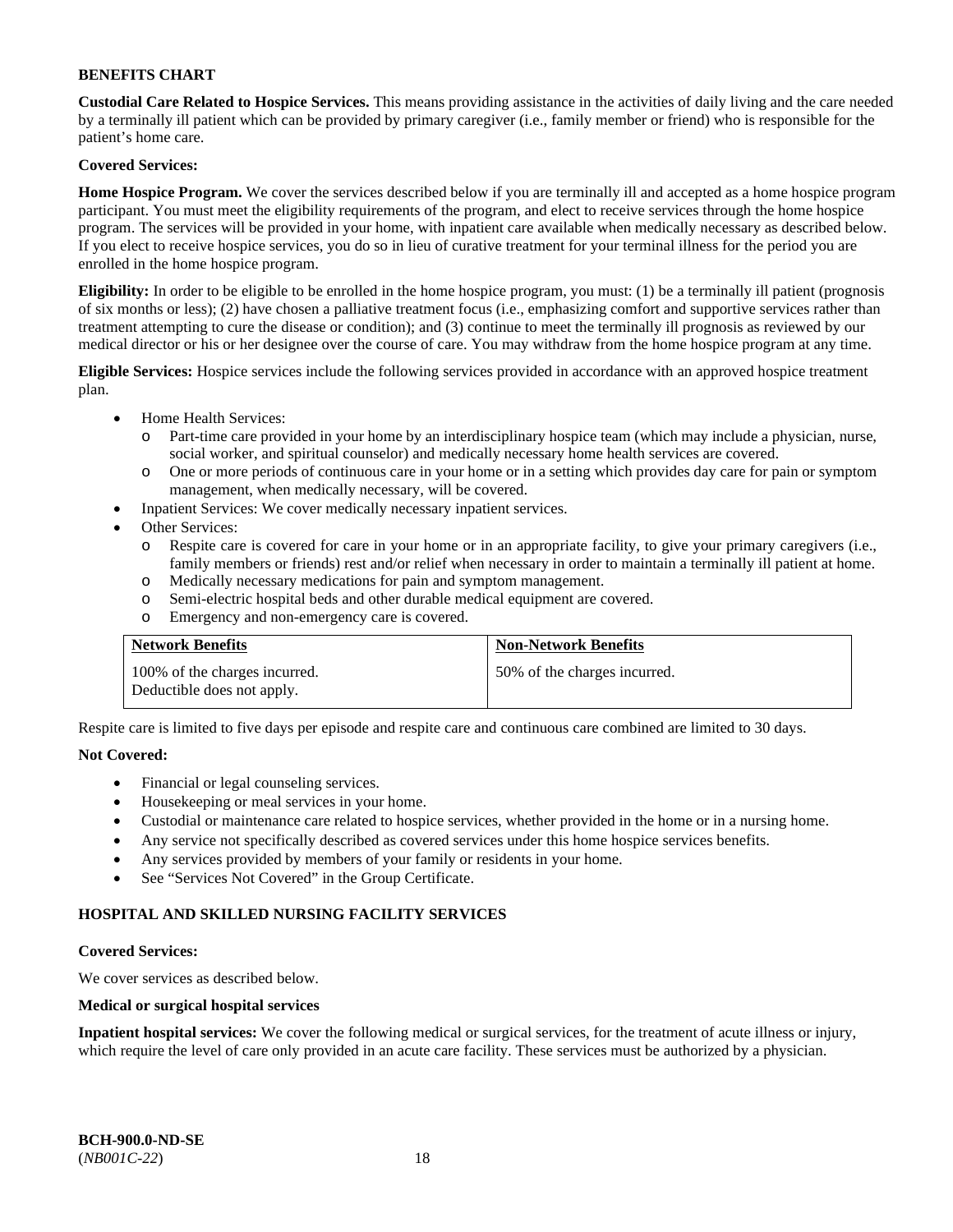Inpatient hospital services include: room and board; the use of operating or maternity delivery rooms; intensive care facilities; newborn nursery facilities; general nursing care, anesthesia, laboratory and diagnostic imaging services, reconstructive surgery, radiation therapy, physical therapy, prescription drugs or other medications administered during treatment, blood and blood products (unless replaced), and blood derivatives, and other diagnostic or treatment related hospital services; physician and other professional medical and surgical services provided while in the hospital, including gender confirmation surgery that meets medical coverage criteria.

Services for items for personal convenience, such as television rental, are not covered.

Group health plans and health insurance issuers generally may not, under Federal law, restrict benefits for any hospital length of stay in connection with childbirth for the mother of newborn child to less than 48 hours following a vaginal delivery, or less than 96 hours following a caesarean section. However, Federal law generally does not prohibit the mother's or newborn's attending provider, after consulting with the mother, from discharging the mother or her newborn earlier than 48 hours (or 96 hours as applicable). In any case plans and issuers may not, under Federal law, require that a provider obtain authorization from the plan or the insurance issuer for prescribing a length of stay not in excess of 48 hours (or 96 hours).

| <b>Network Benefits</b>      | <b>Non-Network Benefits</b>  |
|------------------------------|------------------------------|
| 80% of the charges incurred. | 50% of the charges incurred. |

Each insured's admission or confinement, including that of a newborn child, is separate and distinct from the admission or confinement of any other insured.

**Outpatient hospital, ambulatory care or surgical facility services:** We cover the following medical and surgical services, for diagnosis or treatment of illness or injury on an outpatient basis. These services must be authorized by a physician.

Outpatient services include: use of operating rooms, maternity delivery rooms or other outpatient departments, rooms or facilities; and the following outpatient services: general nursing care, anesthesia, laboratory and diagnostic imaging services, reconstructive surgery, radiation therapy, physical therapy, drugs administered during treatment, blood and blood products (unless replaced), and blood derivatives, and other diagnostic or treatment related outpatient services; physician and other professional medical and surgical services provided while an outpatient, including gender confirmation surgery that meets medical coverage criteria.

For Network Benefits, non-emergent, scheduled outpatient Magnetic Resonance Imaging (MRI) and Computed Tomography (CT) must be provided at a designated facility. Your physician or facility will obtain or verify prior authorization for these services, as needed.

| <b>Network Benefits</b>      | <b>Non-Network Benefits</b>  |
|------------------------------|------------------------------|
| 80% of the charges incurred. | 50% of the charges incurred. |

To see the benefit level for diagnostic imaging services, laboratory services and physical therapy, see the benefits under Diagnostic Imaging Services, Laboratory Services and Physical Therapy in this Benefits Chart.

**Skilled nursing facility care:** We cover room and board, daily skilled nursing and related ancillary services for post-acute treatment and rehabilitative care of illness or injury, that meets medical coverage criteria.

| <b>Network Benefits</b>                      | <b>Non-Network Benefits</b>                  |
|----------------------------------------------|----------------------------------------------|
| 80% of the charges incurred.                 | 50% of the charges incurred.                 |
| Limited to 30 day maximum per calendar year. | Limited to 30 day maximum per calendar year. |

Each day of services provided under the Network Benefits and Non-Network Benefits, combined, counts toward the maximums shown above.

# **Not Covered:**

- Services for items for personal convenience, such as television rental, are not covered.
- See "Services Not Covered" in the Group Certificate.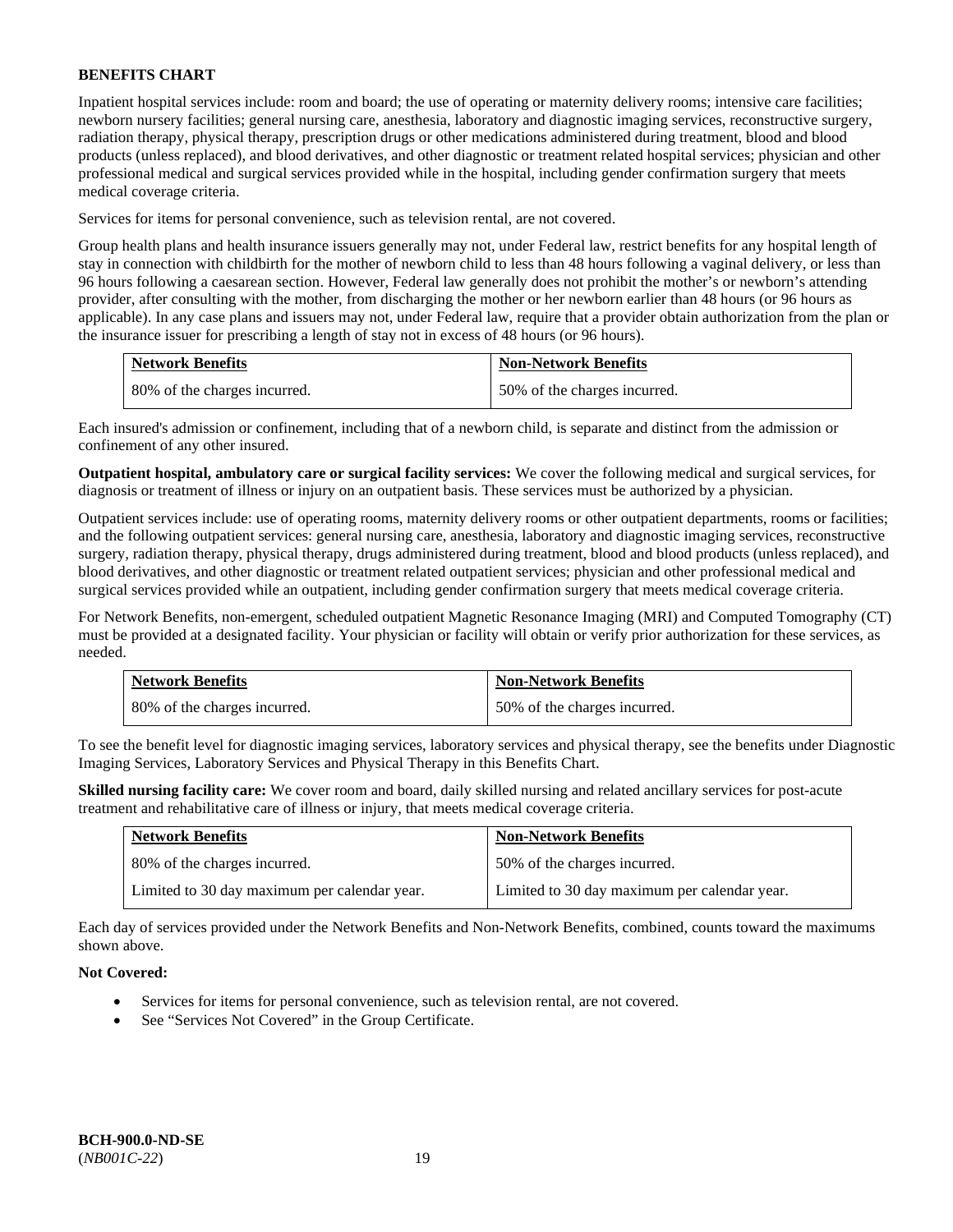# **INFERTILITY DIAGNOSIS**

### **Covered Services:**

We cover the diagnosis of infertility. These services include diagnostic procedures and tests provided in connection with an infertility evaluation, office visits and consultations to diagnose infertility.

| <b>Network Benefits</b>      | <b>Non-Network Benefits</b>  |
|------------------------------|------------------------------|
| 80% of the charges incurred. | 50% of the charges incurred. |
| Deductible does not apply.   |                              |

Coverage is limited to office visits and consultations to diagnose infertility. Treatment is not covered.

### **Not Covered:**

- Infertility/fertility treatment, including but not limited to, office visits, laboratory services, diagnostic imaging services and fertility drugs, reversal of sterilization, and sperm, ova or embryo acquisition, retrieval or storage; however, we do cover office visits and consultations to diagnose infertility.
- Services related to the establishment of surrogate pregnancy and fees for a surrogate. However, pregnancy and maternity services are covered for an insured under this Benefits Chart, including a surrogate pregnancy.
- See "Services Not Covered" in the Group Certificate.

### **LABORATORY SERVICES**

#### **Covered Services:**

We cover laboratory tests when ordered by a provider and provided in a clinic or outpatient hospital facility. To see the benefit level for inpatient hospital or skilled nursing facility services, see benefits under "Inpatient Hospital and Skilled Nursing Facility Services" in this Benefits Chart.

#### **Prostate-specific antigen (PSA) testing**

| <b>Network Benefits</b>                                     | <b>Non-Network Benefits</b>  |
|-------------------------------------------------------------|------------------------------|
| 100% of the charges incurred.<br>Deductible does not apply. | 50% of the charges incurred. |

#### **All other laboratory services**

#### **Services for illness or injury**

| <b>Network Benefits</b>                                     | <b>Non-Network Benefits</b>  |
|-------------------------------------------------------------|------------------------------|
| 100% of the charges incurred.<br>Deductible does not apply. | 50% of the charges incurred. |

#### **Preventive services**

Laboratory services associated with preventive services are covered at the benefit level shown in the "Preventive Services" section of this Benefits Chart.

#### **Not Covered:**

See "Services Not Covered" in the Group Certificate.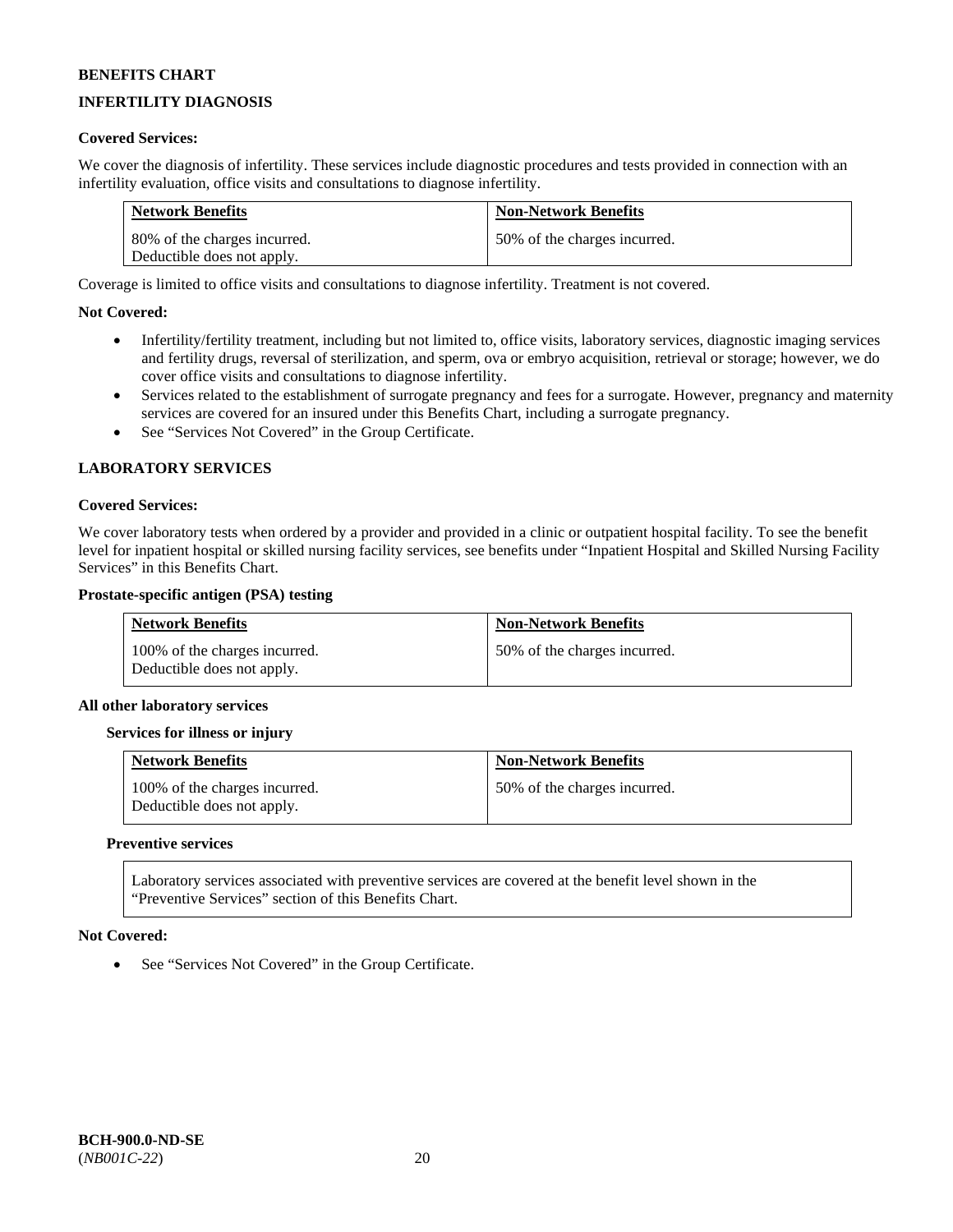# **MASTECTOMY RECONSTRUCTION BENEFIT**

# **Covered Services:**

We cover reconstruction of the breast on which the mastectomy has been performed; surgery and reconstruction of the other breast to produce symmetrical appearance, and prostheses and physical complications of all stages of mastectomy, including lymphedemas.

| <b>Network Benefits</b>                                | <b>Non-Network Benefits</b>                            |
|--------------------------------------------------------|--------------------------------------------------------|
| Coverage level is same as corresponding Network        | Coverage level is same as corresponding Non-           |
| Benefits, depending on type of service provided,       | Network Benefits, depending on type of service         |
| such as Office Visits for Illness or Injury, Inpatient | provided, such as Office Visits for Illness or Injury, |
| or Outpatient Hospital Services.                       | Inpatient or Outpatient Hospital Services.             |

### **Not Covered:**

• See "Services Not Covered" in the Group Certificate.

# **MEDICATION THERAPY DISEASE MANAGEMENT PROGRAM**

### **Covered Services:**

If you meet our criteria for coverage, you may qualify for our Medication Therapy Disease Management program.

The program covers consultations with a designated pharmacist.

Covered services are based on established medical policies, which are subject to periodic review and modification by the medical directors. These medical policies (medical coverage criteria) are available online by logging on to your "*my*HealthPartners" account a[t healthpartners.com](http://www.healthpartners.com/) or by calling Member Services.

| <b>Network Benefits</b>                                     | <b>Non-Network Benefits</b> |
|-------------------------------------------------------------|-----------------------------|
| 100% of the charges incurred.<br>Deductible does not apply. | No coverage.                |

#### **Not Covered:**

See "Services Not Covered" in the Group Certificate.

# **OFFICE VISITS FOR ILLNESS OR INJURY**

#### **Covered Services:**

We cover the following when medically necessary: professional medical and surgical services and related supplies, including biofeedback, of physicians and other health care providers; blood and blood products (unless replaced) and blood derivatives.

We cover diagnosis and treatment of illness or injury to the eyes. Where contact or eyeglass lenses are prescribed as medically necessary for the post-operative treatment of cataracts or for the treatment of aphakia, acute or chronic corneal pathology, or keratoconus, we cover the initial evaluation, lenses and fitting. Insureds must pay for lens replacement beyond the initial pair.

Services received via video, e-visit or telephone are covered under the "Telehealth/Telemedicine Services" section.

#### **Office visits**

| <b>Network Benefits</b>                                                                                     | <b>Non-Network Benefits</b>  |
|-------------------------------------------------------------------------------------------------------------|------------------------------|
| 100% of the charges incurred, subject to your<br>copayment of \$25 per visit.<br>Deductible does not apply. | 50% of the charges incurred. |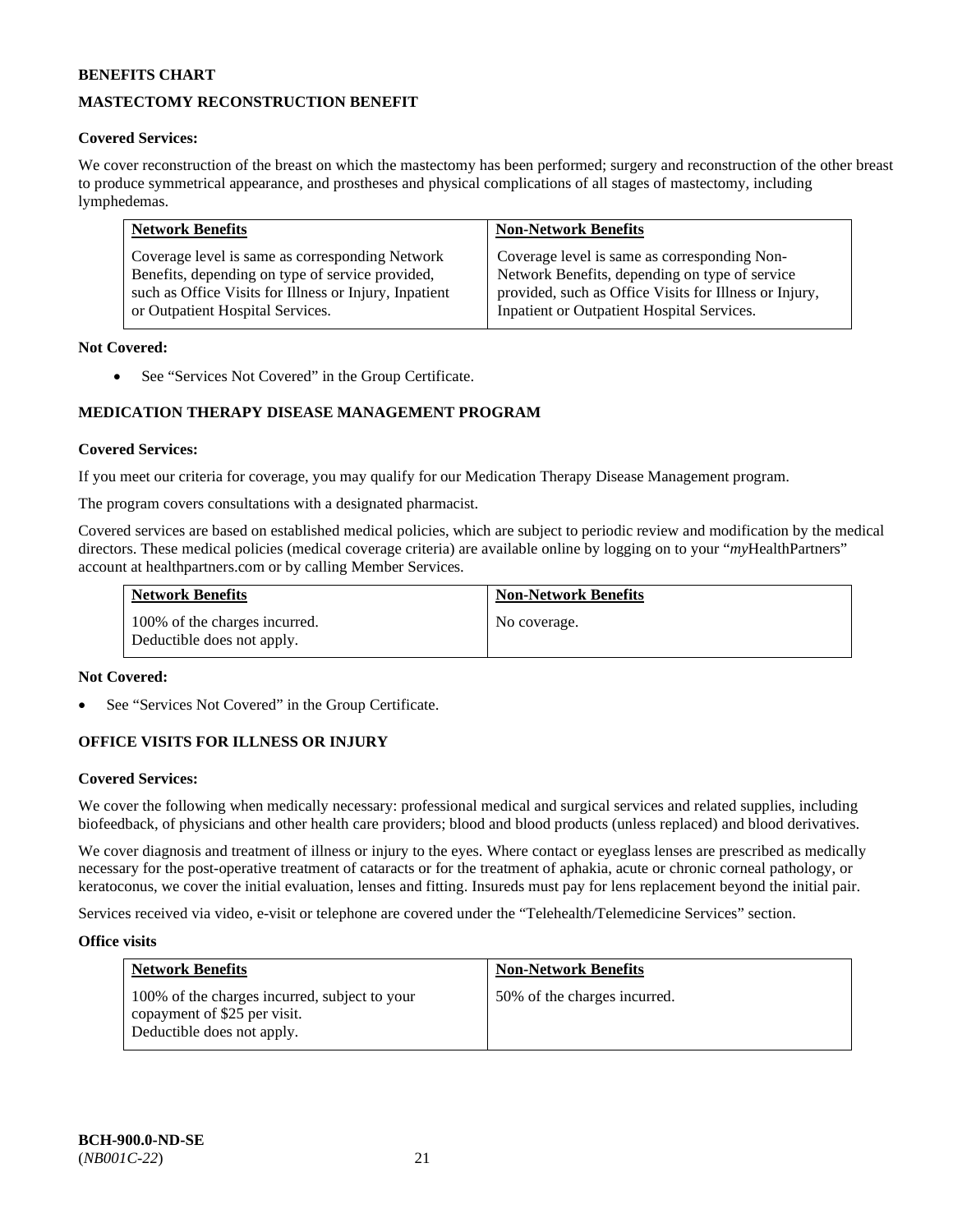#### **Convenience clinics**

| <b>Network Benefits</b>                                                                                     | <b>Non-Network Benefits</b>  |
|-------------------------------------------------------------------------------------------------------------|------------------------------|
| 100% of the charges incurred, subject to your<br>copayment of \$10 per visit.<br>Deductible does not apply. | 50% of the charges incurred. |

### **Injections administered in a physician's office, other than immunizations**

#### **Allergy injections**

| <b>Network Benefits</b>                                                                                              | <b>Non-Network Benefits</b>  |
|----------------------------------------------------------------------------------------------------------------------|------------------------------|
| 100% of the charges incurred, subject to your<br>copayment of \$2 per date of service.<br>Deductible does not apply. | 50% of the charges incurred. |

#### **All other injections**

| <b>Network Benefits</b>                                                                                              | <b>Non-Network Benefits</b>  |
|----------------------------------------------------------------------------------------------------------------------|------------------------------|
| 100% of the charges incurred, subject to your<br>copayment of \$2 per date of service.<br>Deductible does not apply. | 50% of the charges incurred. |

# **Not Covered:**

- Court ordered treatment.
- See "Services Not Covered" in the Group Certificate.

# **PEDIATRIC EYEWEAR**

# **Covered Services:**

We cover pediatric eyewear for children.

Routine eye exams are covered under the "Preventive Services" section.

| <b>Network Benefits</b>      | <b>Non-Network Benefits</b> |
|------------------------------|-----------------------------|
| 80% of the charges incurred. | No coverage.                |

#### **Limitations:**

- Coverage under this provision will continue until the end of the month in which the child turns age 19.
- Limited to one of the following per calendar year:
	- o one pair of eyeglasses including one set of prescription lenses, frames from our designated eyewear collection, and anti-scratch coating; or
	- o one pair of non-disposable contact lenses; or
	- o a one-year supply of disposable contact lenses.
- Contact lens fittings are limited to two per calendar year.

#### **Not Covered:**

- Frames that are not included in our designated eyewear collection. However, one pair of lenses will be covered if an insured
- chooses frames outside our designated eyewear collection.
- More than one pair of lenses or frames or non-disposable contacts per calendar year, regardless of the reason. This includes replacement of eyeglasses or contact lenses due to loss, breakage, theft, or change in prescription.
- Safety glasses or goggles for sports or vocational reasons.
- Upgrades including, but not limited to, UV protection and no-line multifocal lenses.
- See "Services Not Covered" in the Group Certificate.

**BCH-900.0-ND-SE** (*NB001C-22*) 22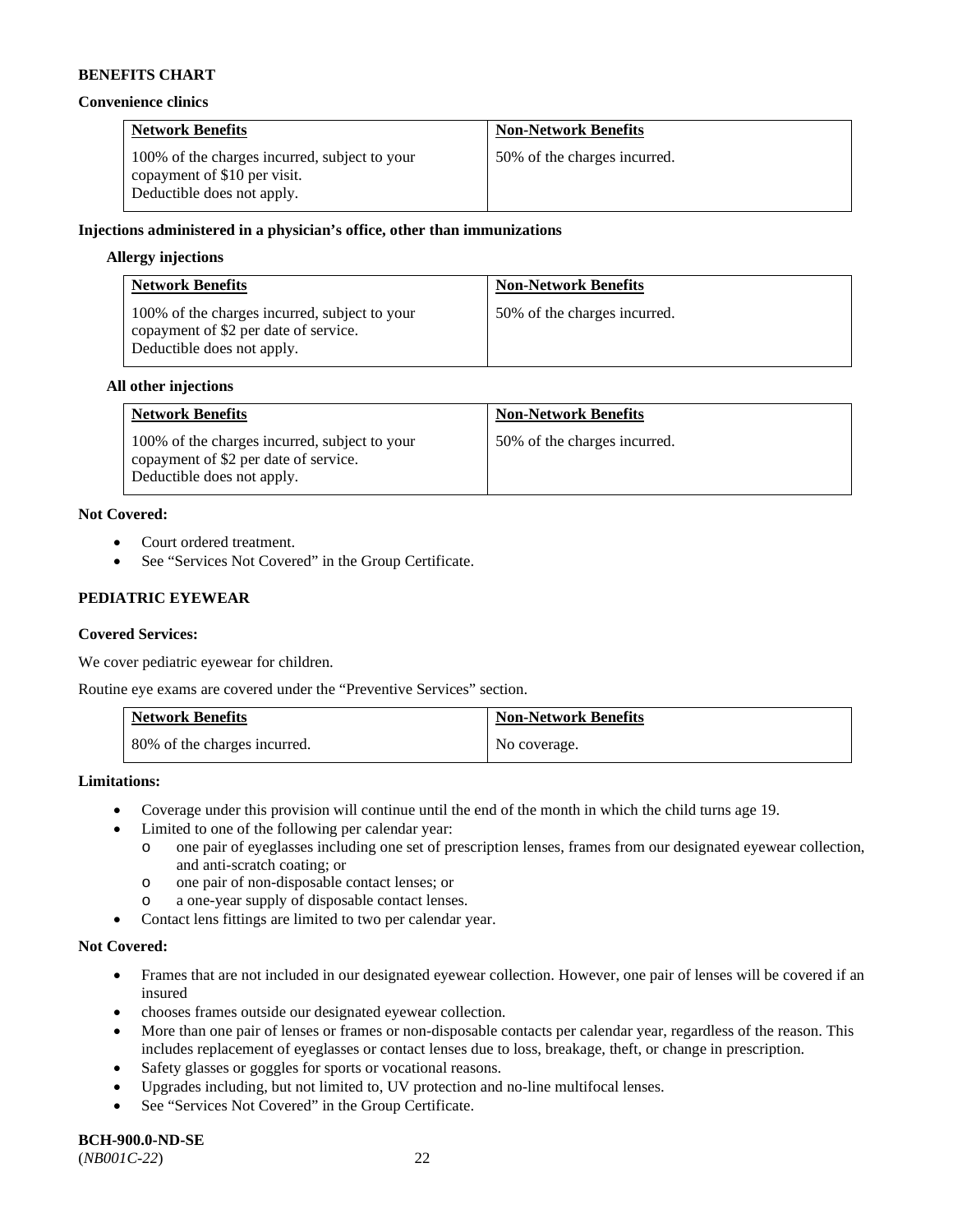# **PHYSICAL THERAPY, OCCUPATIONAL THERAPY AND SPEECH THERAPY**

#### **Covered Services:**

We cover the following physical therapy, occupational therapy and speech therapy services:

- Medically necessary rehabilitative care to correct the effects of illness or injury.
- Habilitative care rendered for congenital, developmental or medical conditions which have significantly limited the successful initiation of normal speech and normal motor development.

Massage therapy which is performed in conjunction with other treatment/modalities by a physical or occupational therapist, is part of a prescribed treatment plan and is not billed separately is covered.

We cover services provided in a clinic. We also cover physical therapy provided in an outpatient hospital facility. To see the benefit level for inpatient hospital or skilled nursing facility services, see benefits under "Inpatient Hospital and Skilled Nursing Facility Services."

#### **Rehabilitative care**

| <b>Network Benefits</b>                                                                                     | <b>Non-Network Benefits</b>  |
|-------------------------------------------------------------------------------------------------------------|------------------------------|
| 100% of the charges incurred, subject to your<br>copayment of \$25 per visit.<br>Deductible does not apply. | 50% of the charges incurred. |

#### **Maximum Visits**

- Physical Therapy is limited to 30 visits per calendar year.
- Occupational Therapy is limited to 30 visits per calendar year.
- Speech Therapy is limited to 30 visits per calendar year.

#### **Habilitative care**

| <b>Network Benefits</b>                                                                                     | <b>Non-Network Benefits</b>  |
|-------------------------------------------------------------------------------------------------------------|------------------------------|
| 100% of the charges incurred, subject to your<br>copayment of \$25 per visit.<br>Deductible does not apply. | 50% of the charges incurred. |

#### **Maximum Visits**

- Physical Therapy is limited to 30 visits per calendar year.
- Occupational Therapy is limited to 30 visits per calendar year.
- Speech Therapy is limited to 30 visits per calendar year.

#### **Not Covered:**

- Massage therapy for the purpose of comfort or convenience of the insured.
- See "Services Not Covered" in the Group Certificate.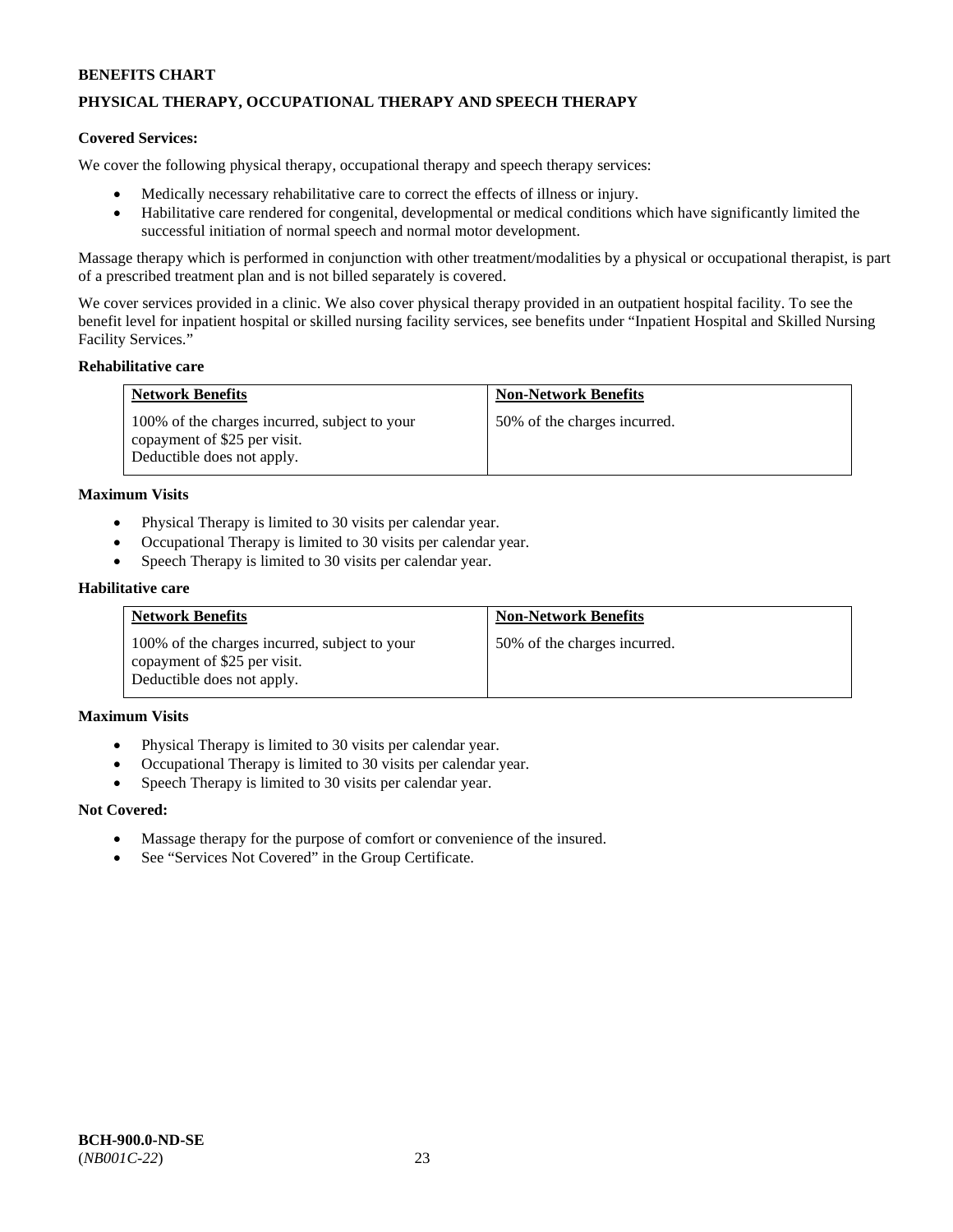# **PRE-DIABETES DISEASE MANAGEMENT PROGRAM**

# **Covered Services:**

If you meet our criteria for coverage, you may qualify for the Pre-diabetes Disease Management Program through Omada Health. The program covers group health coaching which focuses on weight loss, exercise, behavior modification and health education at select locations determined by the plan.

| Network Benefits                                            | <b>Non-Network Benefits</b> |
|-------------------------------------------------------------|-----------------------------|
| 100% of the charges incurred.<br>Deductible does not apply. | Not applicable.             |

### **Not Covered:**

See "Services Not Covered" in the Group Certificate.

# **PRESCRIPTION DRUG SERVICES**

# **Covered Services:**

We cover prescription drugs and medications, which can be self-administered or are administered in a physician's office. We cover off-label use of formulary drugs to treat cancer if the drug is recognized for the treatment of cancer in an authoritative compendia used by the Medicare program and when an appropriate level of evidence or medical necessity is met.

### **For Network benefits, drugs and medications must be obtained at a Network Pharmacy.**

# **If a copayment is required, you must pay one copayment for each 31-day supply, or portion thereof unless otherwise indicated below.**

### **Outpatient drugs (except as specified below)**

| <b>Network Benefits</b>                                                                                      | <b>Non-Network Benefits</b>  |
|--------------------------------------------------------------------------------------------------------------|------------------------------|
| 100% of the charges incurred, subject to your<br>copayment of \$5 for generic low cost formulary<br>drugs.   | 50% of the charges incurred. |
| 100% of the charges incurred, subject to your<br>copayment of \$25 for generic high cost formulary<br>drugs. |                              |
| 100% of the charges incurred, subject to your<br>copayment of \$60 for brand name formulary drugs.           |                              |
| In no event will your cost for a formulary insulin<br>drug exceed \$25.                                      |                              |
| Non-formulary drugs are covered at 100% of the<br>charges incurred, subject to your copayment of<br>\$150.   |                              |
| Deductible does not apply.                                                                                   |                              |

#### **Mail order drugs**

| <b>Network Benefits</b>                                                                                                                                                          | <b>Non-Network Benefits</b>                                                       |
|----------------------------------------------------------------------------------------------------------------------------------------------------------------------------------|-----------------------------------------------------------------------------------|
| For your convenience, you may also get up to a 93-<br>day supply of outpatient prescription drugs that can<br>be self-administered through the designated mail<br>order service. | Mail order drugs are only available through the<br>designated mail order service. |
| Specialty Drugs are not available through the mail<br>order service.                                                                                                             |                                                                                   |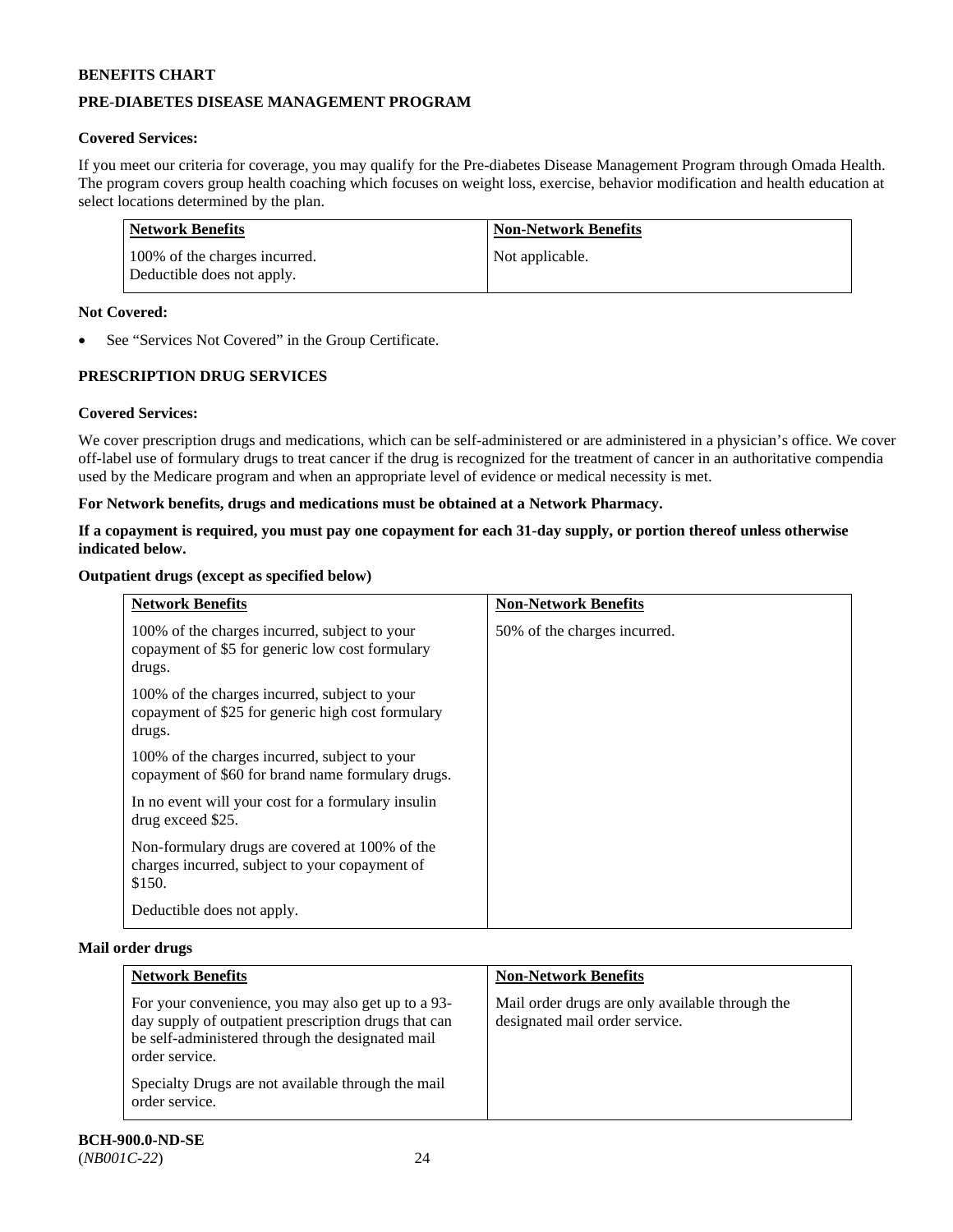#### **Specialty drugs that are self-administered**

| <b>Network Benefits</b>                                    | <b>Non-Network Benefits</b> |
|------------------------------------------------------------|-----------------------------|
| 80% of the charges incurred.<br>Deductible does not apply. | No coverage.                |

For Network Benefits, Specialty Drugs are limited to drugs on the specialty drug list and must be obtained from a designated vendor.

### **Drugs for the treatment of growth deficiency**

| <b>Network Benefits</b>                                    | <b>Non-Network Benefits</b>  |
|------------------------------------------------------------|------------------------------|
| 80% of the charges incurred.<br>Deductible does not apply. | 50% of the charges incurred. |

For Network Benefits, Growth Deficiency Drugs are limited to drugs on the specialty drug list and must be obtained from a designated vendor.

#### **Tobacco cessation drugs are covered for all FDA-approved tobacco cessation drugs (including over-the-counter drugs) for a minimum of 90 days**

| <b>Network Benefits</b>                                     | <b>Non-Network Benefits</b>  |
|-------------------------------------------------------------|------------------------------|
| 100% of the charges incurred.<br>Deductible does not apply. | 50% of the charges incurred. |

### **Contraceptive drugs**

| <b>Network Benefits</b>                                                                                                                                            | <b>Non-Network Benefits</b>  |
|--------------------------------------------------------------------------------------------------------------------------------------------------------------------|------------------------------|
| 100% of the charges incurred for formulary drugs.<br>Deductible does not apply.                                                                                    | 50% of the charges incurred. |
| If a physician requests that a non-formulary<br>contraceptive drug be dispensed as written, the drug<br>will be covered at 100%, not subject to the<br>deductible. |                              |

**ACA preventive medications.** We cover preventive medications currently recommended by USPSTF with an A or B rating if they are prescribed by your medical provider and they are listed on our Commercial ACA Preventive Drug List. Preventive medications are subject to periodic review and modification. Changes would be effective in accordance with the federal rules and reflected in our current medical coverage criteria for preventive care services.

| <b>Network Benefits</b>                                     | <b>Non-Network Benefits</b>  |
|-------------------------------------------------------------|------------------------------|
| 100% of the charges incurred.<br>Deductible does not apply. | 50% of the charges incurred. |

#### **Limitations:**

- Certain drugs may require prior authorization as indicated on the formulary. HealthPartners may require prior authorization for the drug and also the site where the drug will be provided. Certain drugs are subject to our utilization review process and quantity limits as indicated on our formulary.
- Certain non-formulary drugs require prior authorization. In addition, certain drugs may be subject to any quantity limits applied as part of our trial program. The trial drug program applies to new prescriptions for certain drugs which have high toxicity, low tolerance, high costs and/or high potential for waste. Trial drugs are indicated on the formulary and/or the Specialty Drug List. Your first fill of a trial drug may be limited to less than a month supply. If the drug is well tolerated and effective, you will receive the remainder of your first month supply.
- If an insured requests a brand name drug when there is a generic equivalent, the brand name drug will be covered up to the charge that would apply to the generic drug, minus any required copayment. If a physician requests that a brand name drug be dispensed as written, the drug will be paid at the non-formulary benefit.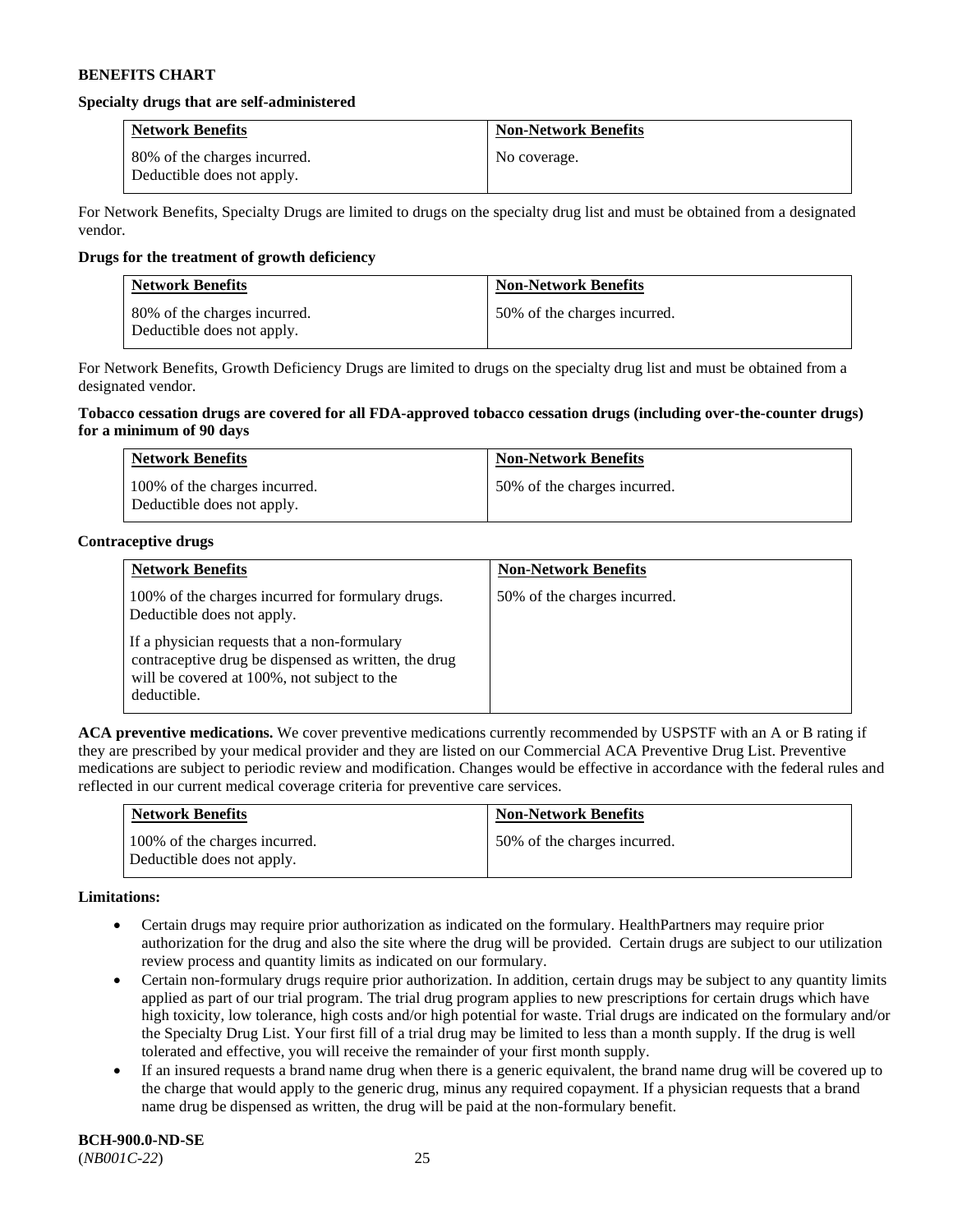- We may require insureds to try over-the-counter (OTC) drug alternatives before approving more costly formulary prescription drugs.
- Unless otherwise specified in the Prescription Drug Services section, you may receive up to a 31-day supply per prescription.
- New prescriptions to treat certain chronic conditions are limited to a 31-day supply.
- No more than a 31-day supply of Specialty Drugs will be covered and dispensed at a time unless it is a manufacturer supplied drug that cannot be split that supplies the insured with more than a 31 day supply.

# **Not Covered:**

- Replacement of prescription drugs, medications, equipment and supplies due to loss, damage or theft.
- Nonprescription (over the counter) drugs or medications, including, but not limited to, vitamins, supplements, homeopathic remedies, and non-FDA approved drugs, unless listed on the formulary and prescribed by a physician or legally authorized health care provider under applicable state and federal law. In addition, if the Insured obtains a prescription, this exclusion does not include aspirin to prevent cardiovascular disease for men and women of certain ages; folic acid supplements for women who may become pregnant; fluoride chemoprevention supplements for children without fluoride in their water source; and iron supplements for children age 6-12 months who are at risk for anemia.
- All drugs used for the treatment of sexual dysfunction.
- Fertility drugs.
- Medical cannabis.
- Drugs on the Excluded Drug List. The Excluded Drug List includes select drugs within a therapy class that are not eligible for coverage. This includes drugs that may be excluded for certain indications. The Excluded Drug List is available at [healthpartners.com.](http://www.healthpartners.com/)
- Drugs that are newly approved by the FDA until they are reviewed and approved by HealthPartners Pharmacy and Therapeutics Committee.
- Medical devices approved by the FDA will not be covered under the Prescription Drug Services section unless they are on our formulary. Covered medical devices are generally submitted and reimbursed under your medical benefits.
- See "Services Not Covered" in the Group Certificate.

# **PREVENTIVE SERVICES**

# **Applicable Definitions:**

**Routine Preventive Services** are routine healthcare services that include screenings, check-ups and counseling to prevent illness, disease or other health problems before symptoms occur.

**Diagnostic Services** are services to help a provider understand your symptoms, diagnose illness and decide what treatment may be needed. They may be the same services that are listed as preventive services, but they are being used as diagnostic services. Your provider will determine if these services are preventive or diagnostic. These services are not preventive if received as part of a visit to diagnose, manage or maintain an acute or chronic medical condition, illness or injury. When that occurs, unless indicated below, standard deductibles, copayments or coinsurance apply.

# **Covered Services:**

We cover preventive services that meet any of the requirements under the Affordable Care Act (ACA) shown in the bulleted items below. These preventive services are covered at 100% under the network benefits with no deductible, copayments or coinsurance. If a preventive service is not required by the ACA and it is covered at a lower benefit level or if a group qualifies for an exemption or accommodation for certain benefits under the ACA, it will be specified below. Preventive benefits mandated under the ACA are subject to periodic review and modification. Changes would be effective in accordance with the federal rules. Preventive services mandated by the ACA include:

- Evidence-based items or services that have in effect a rating of A or B in the current recommendations of the United States Preventive Services Task Force with respect to the individual;
- Immunizations for routine use in children, adolescents and adults that have in effect a recommendation from the Advisory Committee on Immunization Practices of the Centers for Disease Control and Prevention with respect to the individual;
- With respect to infants, children and adolescents, evidence-informed preventive care and screenings provided for in comprehensive guidelines supported by the Health Resources and Services Administration; and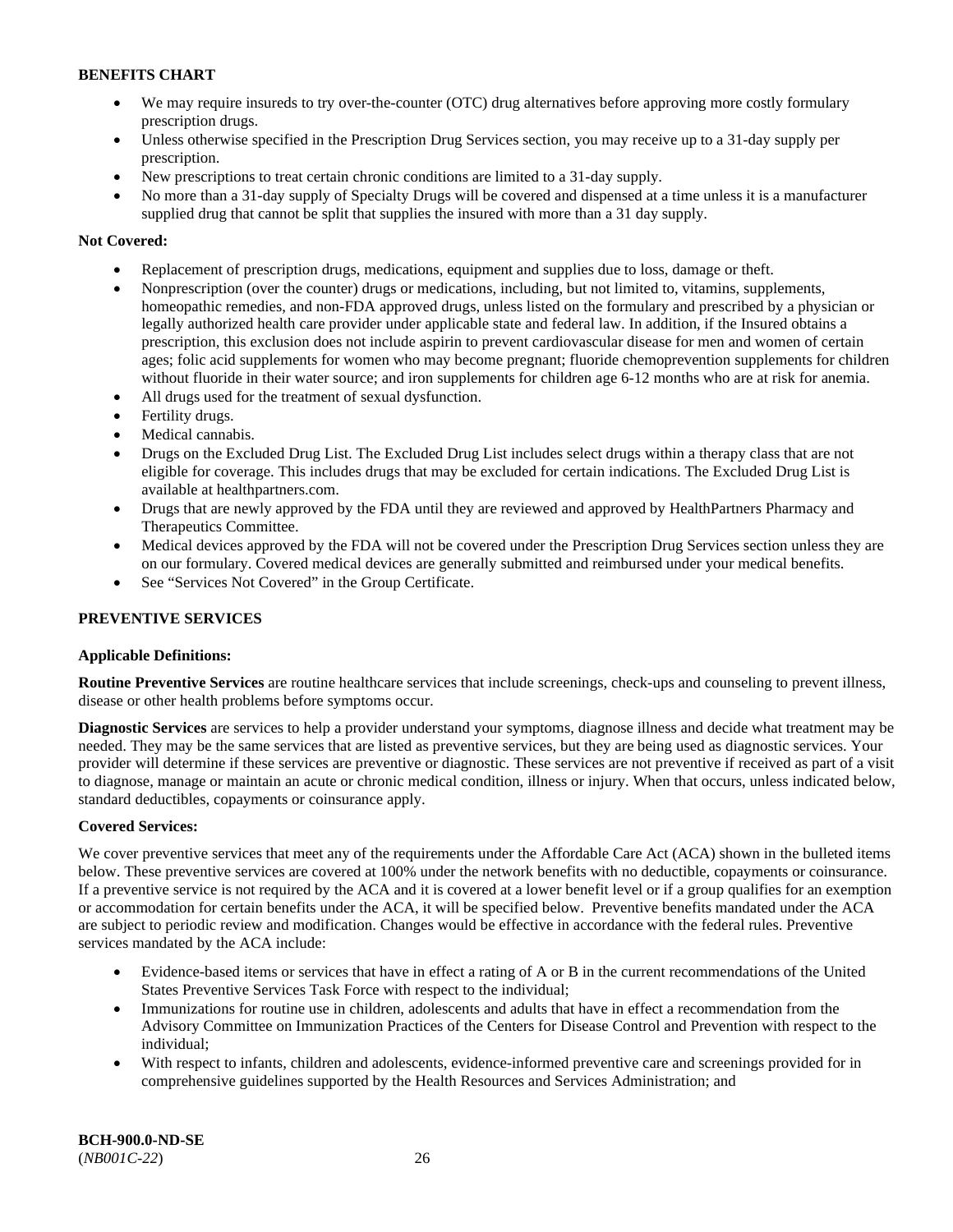• With respect to women, preventive care and screenings provided for in comprehensive guidelines supported by the Health Resources and Services Administration.

Covered services are based on established medical policies, which are subject to periodic review and modification by the medical or dental directors. These medical policies (medical coverage criteria) are available by calling Member Services, or logging on to your "*my*HealthPartners" account at [healthpartners.com.](http://www.healthpartners.com/) 

ACA and state mandated preventive services are covered as follows:

**Routine health exams and periodic health assessments.** A physician or health care provider will counsel you as to how often health assessments are needed based on age, sex and health status. This includes screening and counseling for tobacco use and all FDA approved tobacco cessation medications including over-the-counter drugs (as shown in the Prescription Drug Services section).

| <b>Network Benefits</b>                                     | <b>Non-Network Benefits</b>  |
|-------------------------------------------------------------|------------------------------|
| 100% of the charges incurred.<br>Deductible does not apply. | 50% of the charges incurred. |

**Child health supervision services.** This includes pediatric preventive services such as newborn screenings, appropriate immunizations, developmental assessments and laboratory services appropriate to the age of the child from birth to 72 months and appropriate immunizations to age 18.

| <b>Network Benefits</b>                                     | <b>Non-Network Benefits</b>  |
|-------------------------------------------------------------|------------------------------|
| 100% of the charges incurred.<br>Deductible does not apply. | 50% of the charges incurred. |

# **Routine prenatal care and exams**.

| <b>Network Benefits</b>                                     | <b>Non-Network Benefits</b>  |
|-------------------------------------------------------------|------------------------------|
| 100% of the charges incurred.<br>Deductible does not apply. | 50% of the charges incurred. |

**Routine postnatal care.** This includes health exams, assessments, education and counseling relating to the period immediately after childbirth.

| <b>Network Benefits</b>                                     | <b>Non-Network Benefits</b>  |
|-------------------------------------------------------------|------------------------------|
| 100% of the charges incurred.<br>Deductible does not apply. | 50% of the charges incurred. |

**Routine screening procedures for cancer.** This includes colorectal screening, digital rectal examinations, or other cancer screenings recommended by the USPSTF with an A or B rating. Women's preventive health services below describe additional routine screening procedures for cancer.

| <b>Network Benefits</b>                                     | <b>Non-Network Benefits</b>  |
|-------------------------------------------------------------|------------------------------|
| 100% of the charges incurred.<br>Deductible does not apply. | 50% of the charges incurred. |

**Professional voluntary family planning services.** This includes services to prevent or delay a pregnancy, including counseling and education. Services must be provided by a licensed provider.

| <b>Network Benefits</b>                                     | <b>Non-Network Benefits</b>  |
|-------------------------------------------------------------|------------------------------|
| 100% of the charges incurred.<br>Deductible does not apply. | 50% of the charges incurred. |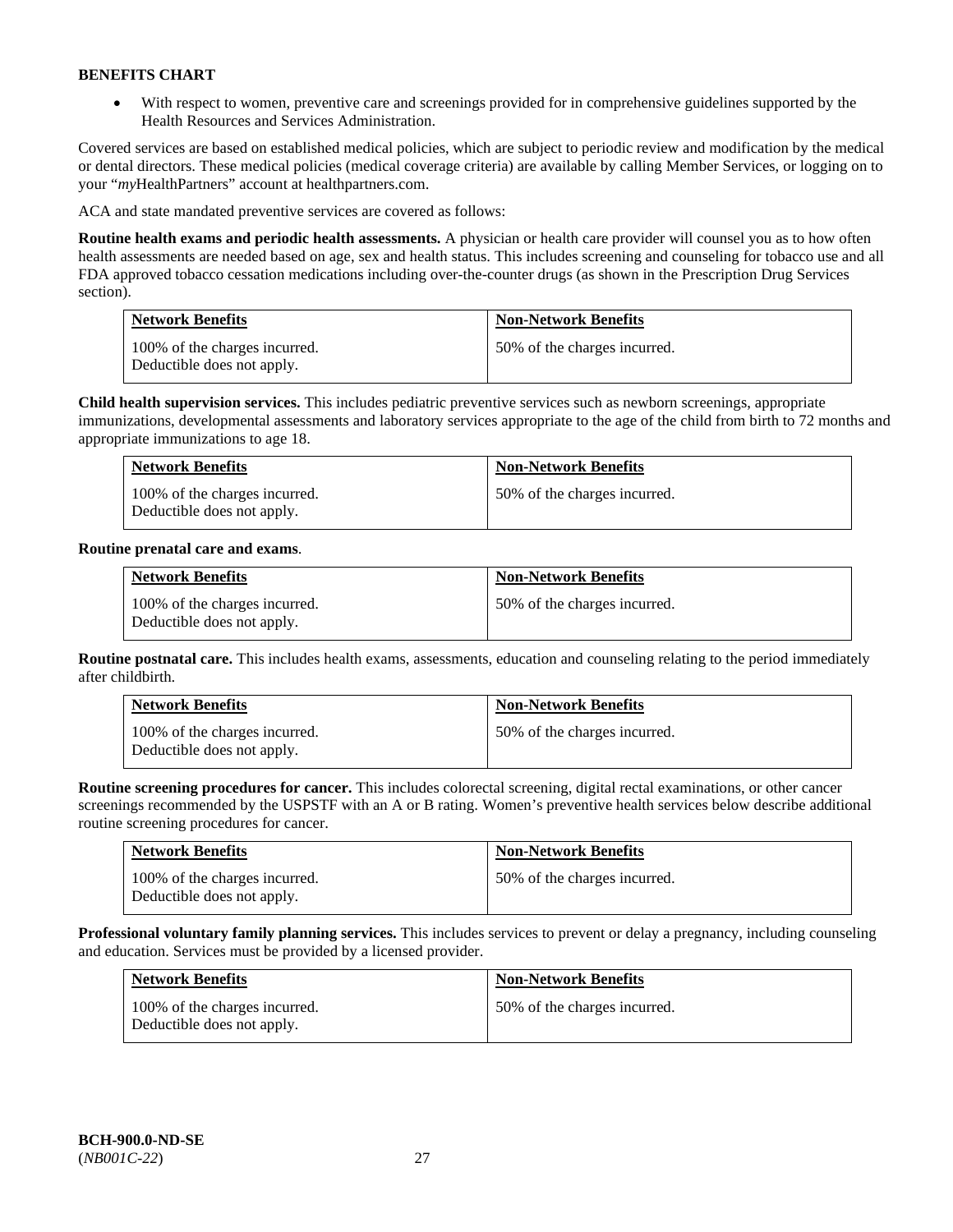#### **Adult immunizations**

| <b>Network Benefits</b>                                     | <b>Non-Network Benefits</b>  |
|-------------------------------------------------------------|------------------------------|
| 100% of the charges incurred.<br>Deductible does not apply. | 50% of the charges incurred. |

**Women's preventive health services.** This includes mammograms, screenings for cervical cancer (pap smears), breast pumps, human papillomavirus (HPV) testing, counseling for sexually transmitted infections, counseling and screening for human immunodeficiency virus (HIV), and all FDA approved contraceptive methods as prescribed by a doctor, sterilization procedures, education and counseling (see the "Prescription Drug Services" section for coverage of oral contraceptive drugs). For women whose family history is associated with an increased risk for BRCA1 or BRCA2 gene mutations, we cover genetic counseling and BRCA screening without cost sharing, if appropriate and as determined by a physician.

With respect to mammograms, we cover no less than the following:

- One baseline mammogram examination for each woman who is at least thirty-five but less than forty years of age.
- One mammogram examination every year, or more frequently if ordered by a physician, for each woman who is at least forty years of age.

| <b>Network Benefits</b>                                     | <b>Non-Network Benefits</b>  |
|-------------------------------------------------------------|------------------------------|
| 100% of the charges incurred.<br>Deductible does not apply. | 50% of the charges incurred. |

**Obesity screening and management.** We cover obesity screening and counseling for all ages during a routine preventive care exam. If you are age 18 or older and have a body mass index of 30 or more, we also cover intensive obesity management to help you lose weight. Your primary care doctor can coordinate these services.

| <b>Network Benefits</b>                                     | <b>Non-Network Benefits</b>  |
|-------------------------------------------------------------|------------------------------|
| 100% of the charges incurred.<br>Deductible does not apply. | 50% of the charges incurred. |

**In addition to any ACA or state mandated preventive services referenced above, we cover the following eligible services:**

# **Routine eye and hearing exams**

| <b>Network Benefits</b>                                     | <b>Non-Network Benefits</b>  |
|-------------------------------------------------------------|------------------------------|
| 100% of the charges incurred.<br>Deductible does not apply. | 50% of the charges incurred. |

**Ovarian cancer surveillance tests for women who are at risk.** "At risk for ovarian cancer" means (1) having a family history that includes any of the following: one or more first-degree or second-degree relatives with ovarian cancer, clusters of female relatives with breast cancer or nonpolyposis colorectal cancer; or (2) testing positive for BRCA1 or BRCA2 mutations. "Surveillance tests for ovarian cancer" means annual screening using: CA-125 serum tumor marker testing, transvaginal ultrasound, pelvic examination or other proven ovarian cancer screening tests currently being evaluated by the federal Food and Drug Administration or by the National Cancer Institute.

| <b>Network Benefits</b>                         | <b>Non-Network Benefits</b>                      |
|-------------------------------------------------|--------------------------------------------------|
| Coverage level is same as corresponding Network | Coverage level is same as corresponding Non-     |
| Benefit, depending on type of service provided, | Network Benefit, depending on type of service    |
| such as Diagnostic Imaging Services, Laboratory | provided, such as Diagnostic Imaging Services,   |
| Services Office Visits for Illness or Injury or | Laboratory Services Office Visits for Illness or |
| Preventive Services.                            | Injury or Preventive Services.                   |

**Limitations:**

• Services are not preventive if received as part of a visit to diagnose, manage or maintain an acute or chronic medical condition, illness or injury. When that occurs, unless otherwise indicated above, standard deductibles, copayments or coinsurance apply.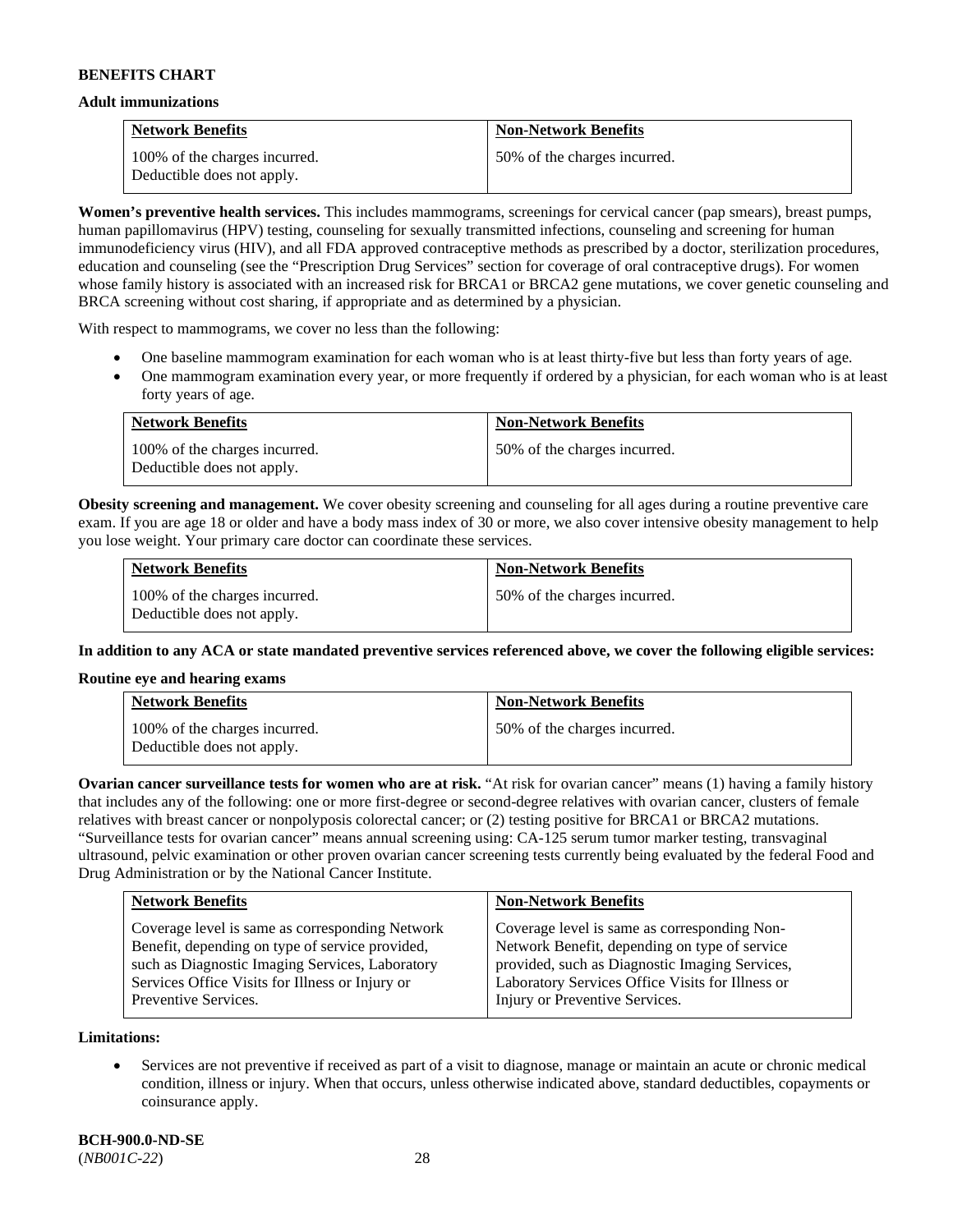# **Not Covered:**

• See "Services Not Covered" in the Group Certificate.

# **TELEHEALTH/TELEMEDICINE SERVICES**

# **Definitions:**

**Telehealth, Telemedicine, or Virtual Care.** This is a means of communication between a health care professional and a patient. This includes the use of secure electronic information, imaging, and communication technologies, including:

- interactive audio or audio-video
- interactive audio with store-and-forward technology
- chat-based and email-based systems
- physician-to-physician consultation
- patient education
- data transmission
- data interpretation
- digital diagnostics (algorithm-enabled diagnostic support)
- digital therapeutics (the use of personal health devices and sensors, either alone or in combination with conventional drug
- therapies, for disease prevention and management)

# Services can be delivered:

Synchronously: the patient and health care professional are engaging with one another at the same time; or

Asynchronously: the patient and health care professional engage with each other at different points in time.

**Telephone Visits.** Live, synchronous, interactive encounters over the telephone between a patient and a healthcare provider.

**E-visit or chat-based visits.** Asynchronous online or mobile app encounters to discuss a patient's personal health information, vital signs, and other physiologic data or diagnostic images. The healthcare provider reviews and delivers a consultation, diagnosis, prescription or treatment plan after reviewing the patient's visit information.

**Virtuwell®.** This is an online service for you to receive a diagnosis and treatment for certain conditions, such as a cold, flu, ear pain and sinus infections. You may access the Virtuwell website at [virtuwell.com.](https://www.virtuwell.com/)

**Video Visits.** Live, synchronous, interactive encounters using secure web-based video between a patient and a healthcare provider.

# **Covered Services:**

The Plan covers the following methods of receiving care for services that would be eligible under the Plan if the service were provided in person.

# **Scheduled telephone visits**

| <b>Network Benefits</b>                                                                                     | <b>Non-Network Benefits</b>  |
|-------------------------------------------------------------------------------------------------------------|------------------------------|
| 100% of the charges incurred, subject to your<br>copayment of \$10 per visit.<br>Deductible does not apply. | 50% of the charges incurred. |

# **E-visits**

# **Access to online care through Virtuwell at [virtuwell.com](https://www.virtuwell.com/)**

| <b>Network Benefits</b>                                     | <b>Non-Network Benefits</b> |
|-------------------------------------------------------------|-----------------------------|
| 100% of the charges incurred.<br>Deductible does not apply. | Not applicable.             |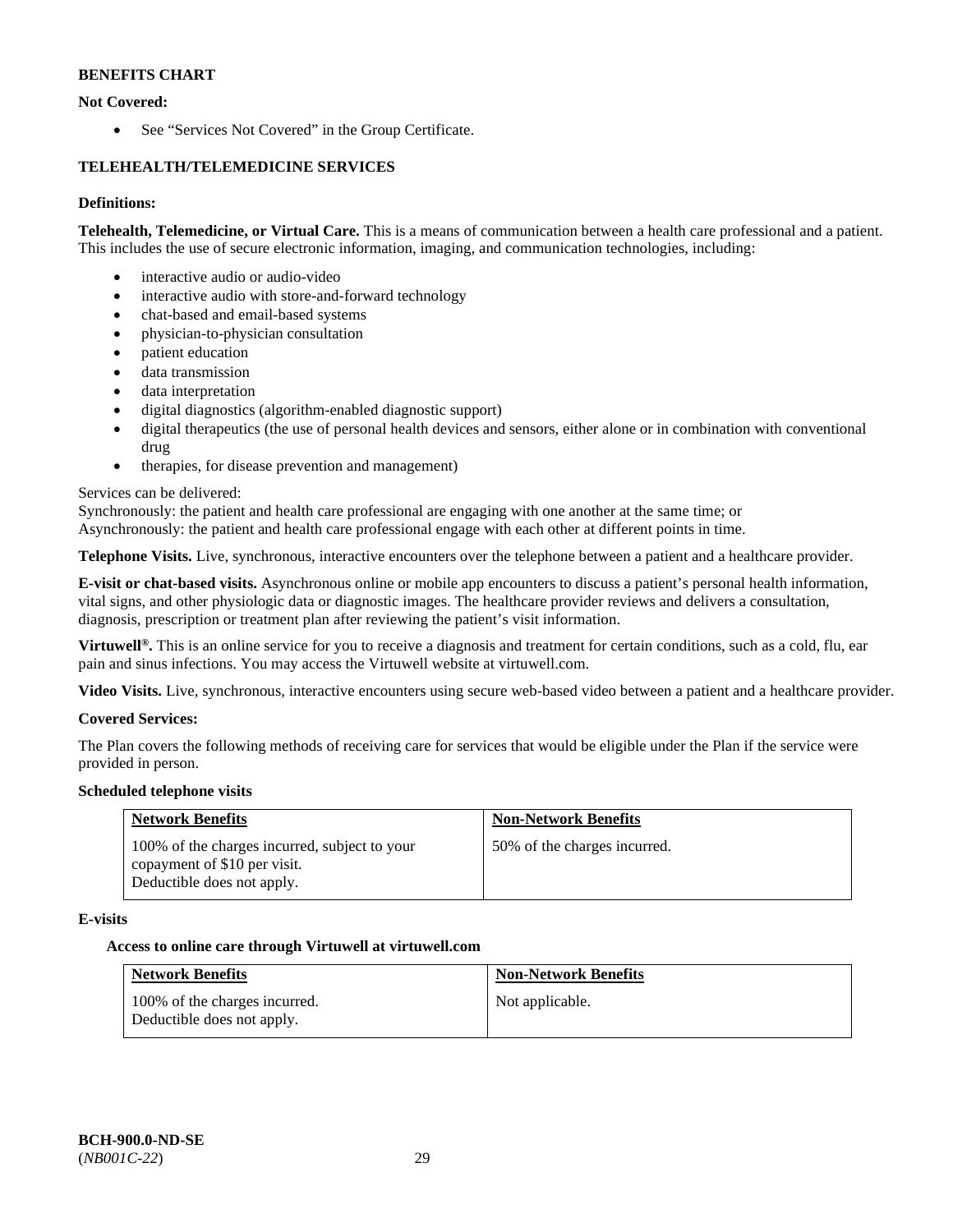#### **All other E-visits**

| <b>Network Benefits</b>                                                                                     | <b>Non-Network Benefits</b>  |
|-------------------------------------------------------------------------------------------------------------|------------------------------|
| 100% of the charges incurred, subject to your<br>copayment of \$10 per visit.<br>Deductible does not apply. | 50% of the charges incurred. |

#### **Video visits**

| <b>Network Benefits</b>                                | <b>Non-Network Benefits</b>                            |
|--------------------------------------------------------|--------------------------------------------------------|
| Coverage level is same as corresponding Network        | Coverage level is same as corresponding Non-           |
| Benefits, depending on type of service provided        | Network Benefits, depending on type of service         |
| such as Office Visits for Illness or Injury, Inpatient | provided, such as Office Visits for Illness or Injury, |
| or Outpatient Hospital Services.                       | Inpatient or Outpatient Hospital Services.             |

### **Not Covered:**

• See "Services Not Covered" in the Group Certificate.

# **TRANSPLANT SERVICES**

### **Applicable Definitions:**

**Autologous.** This is when the source of cells is from the individual's own marrow or stem cells.

**Allogeneic.** This is when the source of cells is from a related or unrelated donor's marrow or stem cells.

**Autologous Bone Marrow Transplant.** This is when the bone marrow is harvested from the individual and stored. The patient undergoes treatment which includes tumor ablation with high-dose chemotherapy and/or radiation. The bone marrow is reinfused (transplanted).

**Allogeneic Bone Marrow Transplant.** This is when the bone marrow is harvested from the related or unrelated donor and stored. The patient undergoes treatment which includes tumor ablation with high-dose chemotherapy and/or radiation. The bone marrow is reinfused (transplanted).

**Autologous/Allogeneic Stem Cell Support.** This is a treatment process that includes stem cell harvest from either bone marrow or peripheral blood, tumor ablation with high-dose chemotherapy and/or radiation, stem cell reinfusion, and related care. Autologous/allogeneic bone marrow transplantation and high dose chemotherapy with peripheral stem cell rescue/support are considered to be autologous/allogeneic stem cell support.

**Designated Transplant Center.** This is any health care provider, group or association of health care providers designated by us to provide services, supplies or drugs for specified transplants for our insureds.

**Transplant Services.** This is transplantation (including retransplants) of the human organs or tissue listed below, including all related post-surgical treatment, follow-up care and drugs and multiple transplants for a related cause. Transplant services do not include other organ or tissue transplants or surgical implantation of mechanical devices functioning as a human organ, except surgical implantation of an FDA approved Ventricular Assist Device (VAD) or total artificial heart, functioning as a temporary bridge to heart transplantation.

# **Prior authorization is required prior to consultation to support coordination of care and benefits.**

# **Covered Services:**

We cover eligible transplant services (as defined above) while you are covered under this Certificate. Transplants that will be considered for coverage are limited to the following:

- Kidney transplants for end-stage disease.
- Cornea transplants for end-stage disease.
- Heart transplants for end-stage disease.
- Lung transplants or heart/lung transplants for: (1) primary pulmonary hypertension; (2) Eisenmenger's syndrome; (3) end-stage pulmonary fibrosis; (4) alpha 1 antitrypsin disease; (5) cystic fibrosis; and (6) emphysema.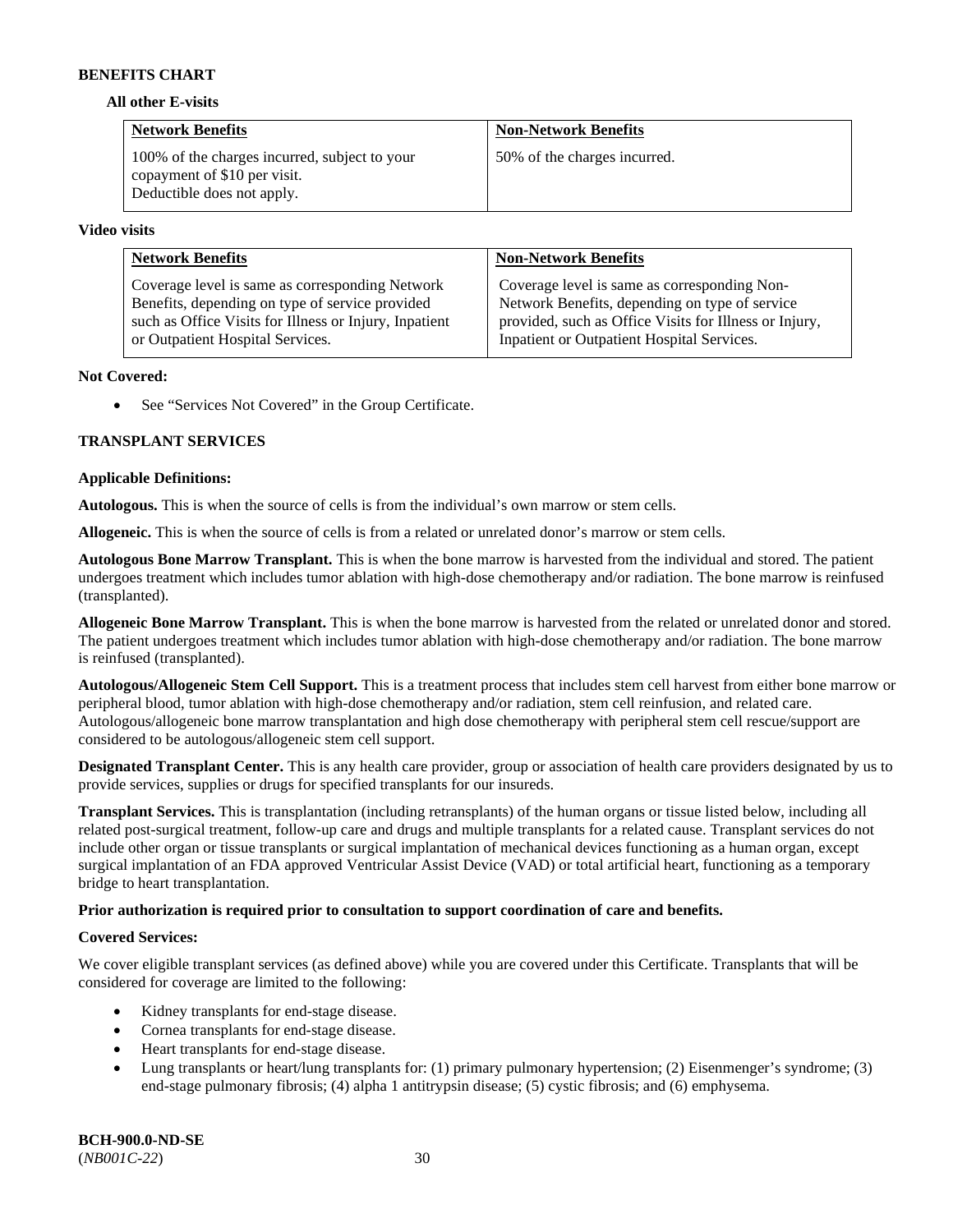- Liver transplants for: (1) biliary atresia in children; (2) primary biliary cirrhosis; (3) post-acute viral infection (including hepatitis A, hepatitis B antigen e negative and hepatitis C) causing acute atrophy or post-necrotic cirrhosis; (4) primary sclerosing cholangitis; (5) alcoholic cirrhosis; and (6) hepatocellular carcinoma.
- Allogeneic bone marrow transplants or peripheral stem cell support associated with high dose chemotherapy for: (1) acute myelogenous leukemia; (2) acute lymphocytic leukemia; (3) chronic myelogenous leukemia; (4) severe combined immunodeficiency disease; (5) Wiskott-Aldrich syndrome; (6) aplastic anemia; (7) sickle cell anemia; (8) non-relapsed or relapsed non-Hodgkin's lymphoma; (9) multiple myeloma; and (10) testicular cancer.
- Autologous bone marrow transplants or peripheral stem cell support associated with high-dose chemotherapy for: (1) acute leukemias; (2) non-Hodgkin's lymphoma; (3) Hodgkin's disease; (4) Burkitt's lymphoma; (5) neuroblastoma; (6) multiple myeloma; (7) chronic myelogenous leukemia; and (8) non-relapsed non-Hodgkin's lymphoma.
- Pancreas transplants for simultaneous pancreas-kidney transplants for diabetes, pancreas after kidney, living related segmental simultaneous pancreas kidney transplantation and pancreas transplant alone.

To receive Network Benefits, charges for transplant services must be incurred at a Designated Transplant Center.

The transplant-related treatment provided, including expenses incurred for directly related donor services, shall be subject to and in accordance with the provisions, limitations, maximum and other terms of this Benefits Chart.

Medical and hospital expenses of the donor are covered only when the recipient is an insured and the transplant and directly related donor expenses have been prior authorized for coverage. Treatment of medical complications that may occur to the donor are not covered. Donors are not considered insureds, and are therefore not eligible for the rights afforded to insureds under the Group Certificate.

The list of eligible transplant services and coverage determinations are based on established medical policies, which are subject to periodic review and modifications by the medical director.

| <b>Network Benefits</b>                          | <b>Non-Network Benefits</b>                             |
|--------------------------------------------------|---------------------------------------------------------|
| See Network Inpatient Hospital Services benefit. | See Non-Network Inpatient Hospital Services<br>benefit. |

# **Transplant travel benefit for Network Benefits**

We may provide travel and lodging when an insured needs a transplant and a designated transplant center is greater than 100 miles from the insured's primary residence.

This benefit is subject to our medical policies (medical coverage criteria). Coverage criteria are available by calling Member Services, or logging on to your "*my*HealthPartners" account a[t healthpartners.com.](http://healthpartners.com/)

When submitting receipts for travel and lodging, the insured will need to attach a letter explaining that the receipts are in conjunction with an authorized organ or bone marrow transplant and include the recipient's name and member ID number or complete a Lodging and Travel Claim form with the receipts.

| <b>Network Benefits</b>                                                                                                                                                                                                                                  | <b>Non-Network Benefits</b> |
|----------------------------------------------------------------------------------------------------------------------------------------------------------------------------------------------------------------------------------------------------------|-----------------------------|
| Transplant travel benefits are covered under the<br>Network transplant services benefit.                                                                                                                                                                 | No coverage.                |
| Expenses for travel and lodging for the insured (the<br>transplant recipient) and one adult companion, or up<br>to two companions for a transplant recipient that is a<br>minor dependent, may be covered up to a maximum<br>of \$10,000 per transplant. |                             |
| Lodging coverage is limited to \$100 per day.                                                                                                                                                                                                            |                             |

# **Not Covered:**

- We consider the following transplants to be investigative and do not cover them: surgical implantation of mechanical devices functioning as a permanent substitute for human organ, non-human organ implants and/or transplants and other transplants not specifically listed in this Benefits Chart.
- See "Services Not Covered" in the Group Certificate.